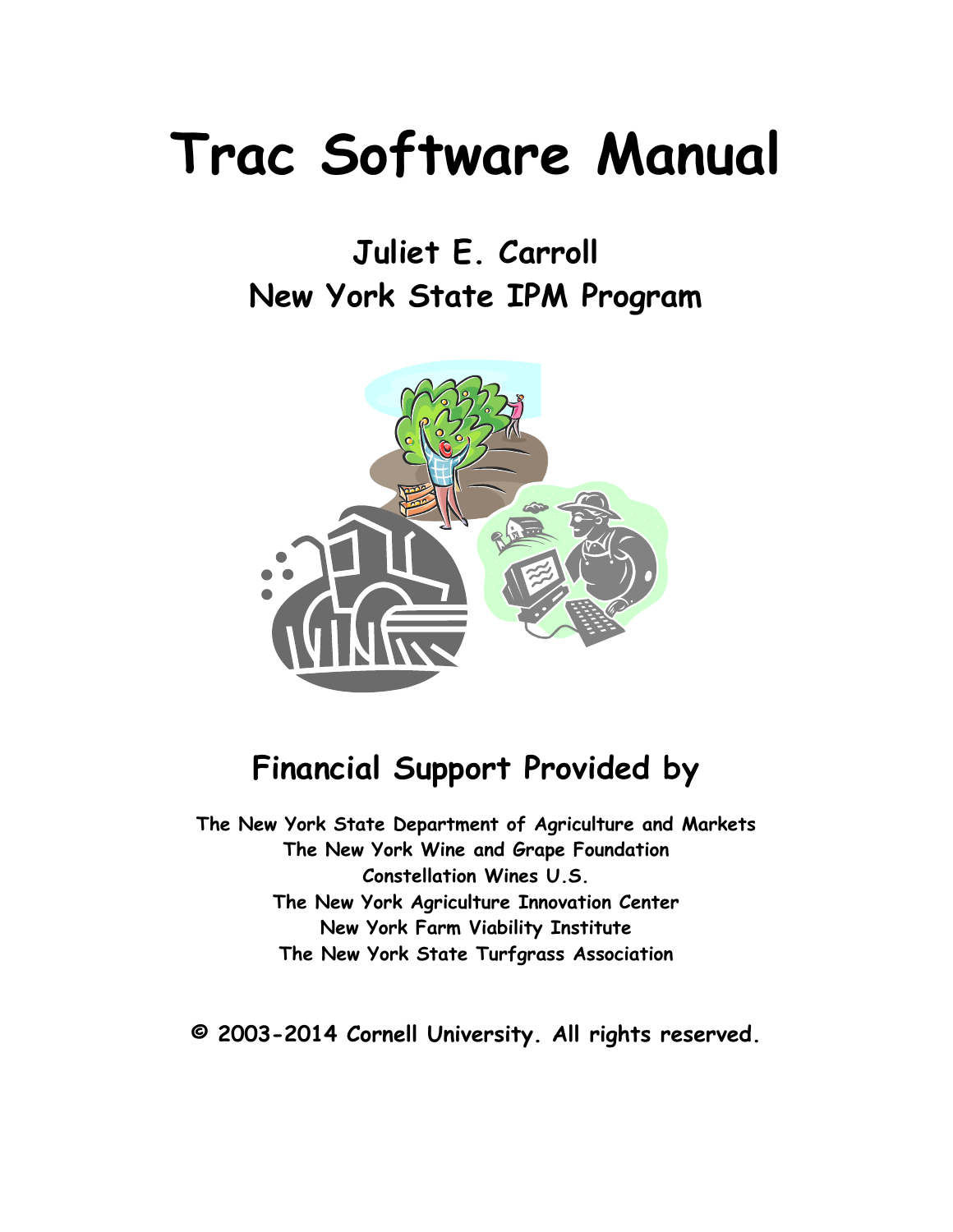### **Trac Software Manual**

**written by Juliet E. Carroll New York State Integrated Pest Management Program Cornell Cooperative Extension 2011**

Trac Software (copyright 2003-2011 Cornell University) is Excel-based record-keeping and reporting software.

### Trac software is available for fruit crops:

*TracApple* © 2003-2014 Cornell University

*TracPear* © 2005-2014 Cornell University

*TracStoneFruit* © 2005-2014 Cornell University (peach & nectarine, apricot, plum)

*TracCherry* © 2005-2014 Cornell University (sweet & tart cherry)

*TracGrape* © 2004-2014 Cornell University

*TracBerry* © 2005-2014 Cornell University (strawberry, blueberry, raspberry & blackberry, currant & gooseberry)

### Trac software is available for turfgrass:

*TracSod* © 2008-2014 Cornell University

*TracGolf* © 2008-2014 Cornell University

*TracGrounds* © 2008-2014 Cornell University

*TracLawn* © 2008-2014 Cornell University

Trac Tech Support

Frequently Asked Questions<http://nysipm.cornell.edu/trac/tracfaqs/> More information on Trac software<http://nysipm.cornell.edu/trac/>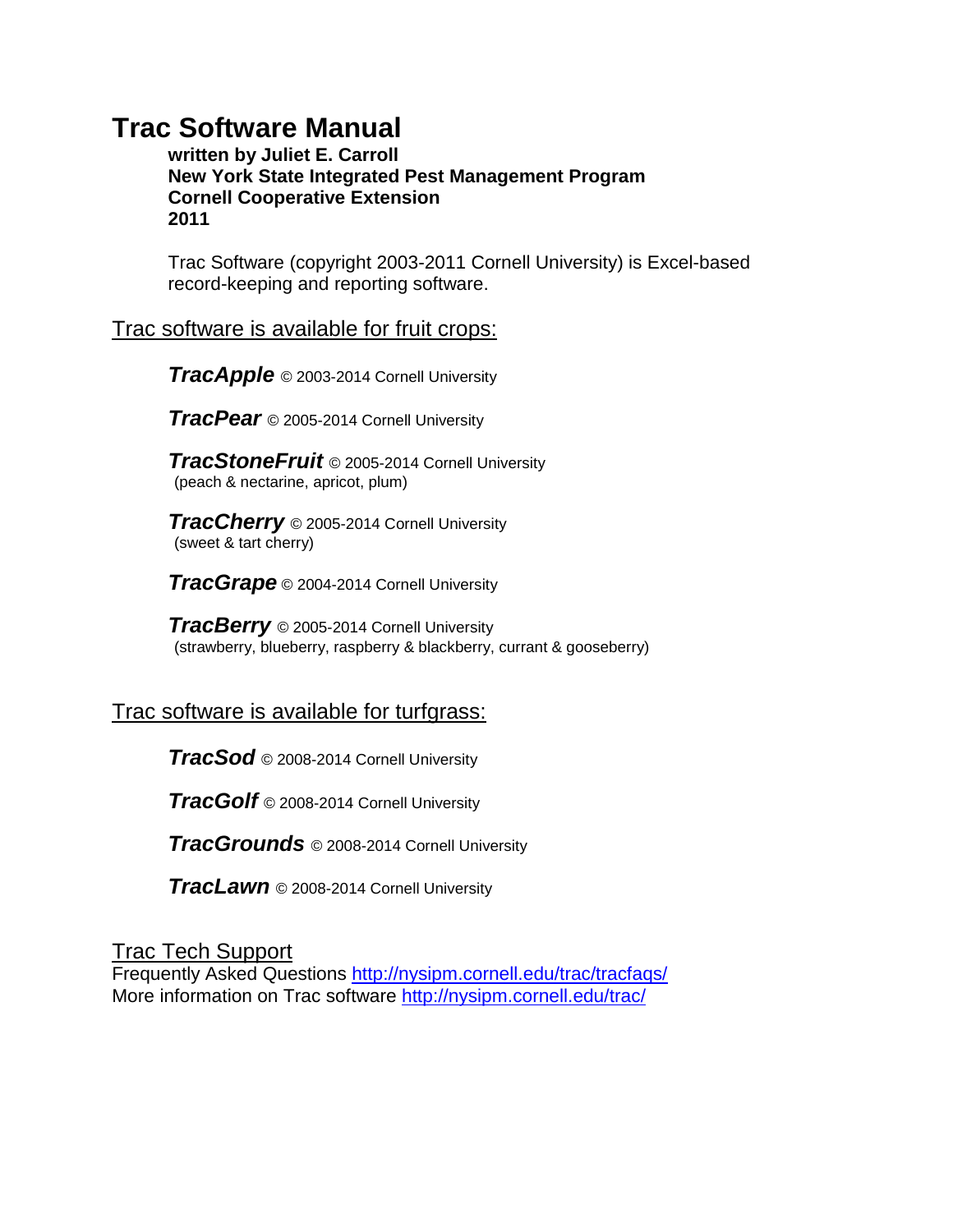# **Table of Contents**

| <b>Enabling Macros &amp; Excel Versions</b>                                                                                                                                                                               | <u>Page 4</u>                                                                               |  |
|---------------------------------------------------------------------------------------------------------------------------------------------------------------------------------------------------------------------------|---------------------------------------------------------------------------------------------|--|
| <u>Opening Trac and Saving Files</u>                                                                                                                                                                                      | <u>Page 5</u>                                                                               |  |
| <b>Updating Trac from the Previous Year</b>                                                                                                                                                                               | Page 6                                                                                      |  |
| <b>Excel Shortcuts</b>                                                                                                                                                                                                    | <u>Page 7</u>                                                                               |  |
| <u>Trac Tips</u>                                                                                                                                                                                                          | <u>Page 8</u>                                                                               |  |
| <b>Setting Up Your Information in Trac</b><br><b>NameAddress Sheet</b><br><b>Applicators Sheet</b><br><b>SiteLists Sheet</b><br><b>Customers Sheet</b>                                                                    | Page 9<br>Page 9<br>Page 9<br>Page 10<br>Page 11                                            |  |
| <b>ChemTable Sheet</b>                                                                                                                                                                                                    | <u>Page 12</u>                                                                              |  |
| <u>Keeping Records in Trac</u><br><b>Protecting Your Software</b><br><b>SprayData Sheet</b><br>Printing reports made easy<br><b>Tank Mixes</b><br><b>FertData Sheet</b><br><b>HarvestData Sheet</b><br><b>Hidden Rows</b> | <u>Page 14</u><br>Page 14<br>Page 14<br>Page 15<br>Page 16<br>Page 18<br>Page 18<br>Page 18 |  |
| <b>Creating Reports with Trac</b><br><b>EPA WPS Central Posting Form</b><br><b>Printing Reports</b><br><b>Create Report Files to Submit Electronically</b>                                                                | <u>Page 19</u><br>Page 19<br>Page 20<br>Page 20                                             |  |
| <b>Working with Data</b><br><b>Filter Data</b><br><b>Sort Data</b>                                                                                                                                                        | <u>Page 21</u><br>Page 21<br>Page 22                                                        |  |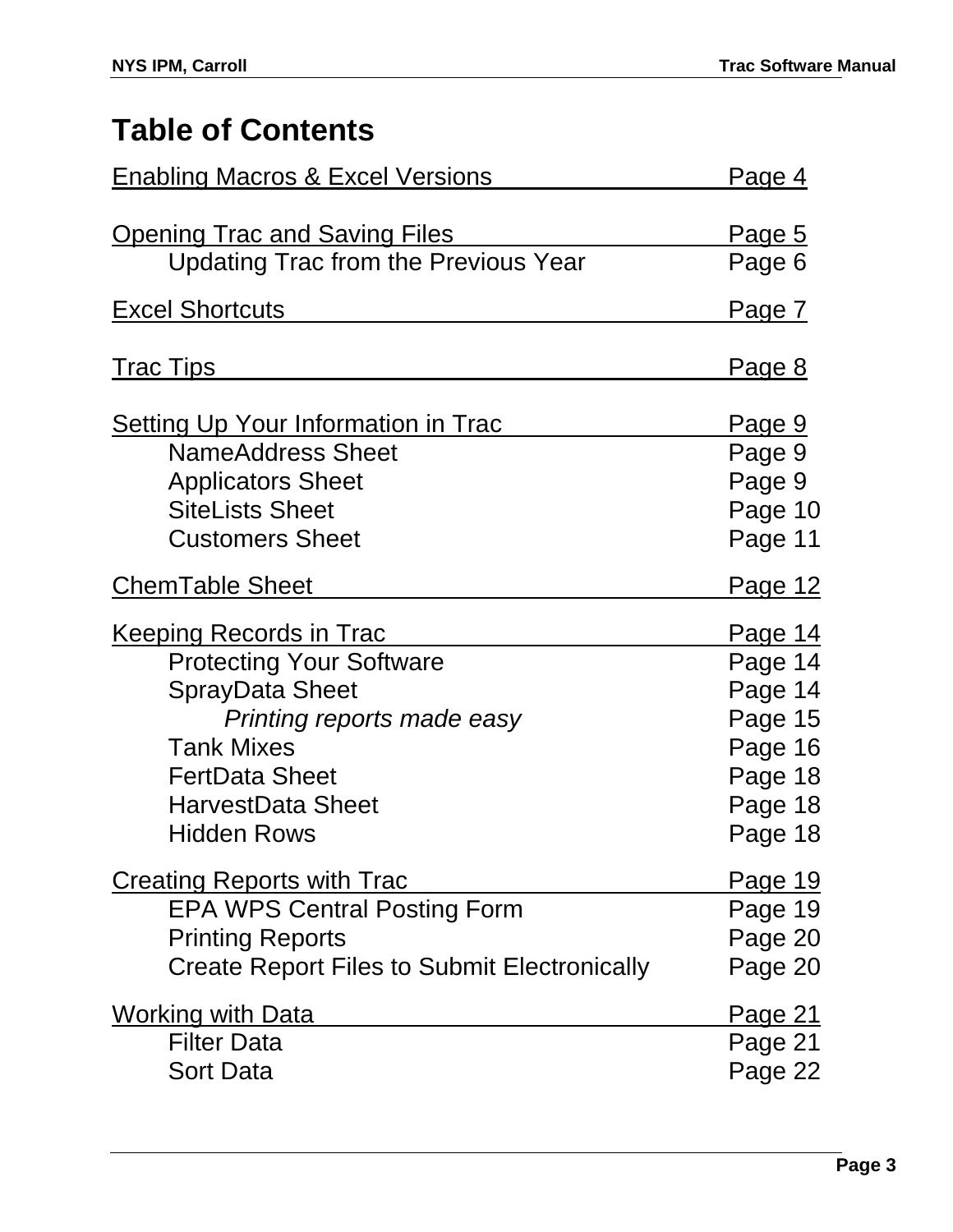### **ENABLING VISUAL BASIC MACROS**

TRAC SOFTWARE WILL NOT WORK IF VISUAL BASIC MACROS ARE DISABLED Make certain the macros are enabled in your Trac Software. If prompted, enable the macros. DO NOT disable the macros. Macros are programming code for Trac software. They are written in Visual Basic for Applications (VBA) in Microsoft Excel.

### *Excel versions:*

### **Microsoft Windows**

<sup>.xls</sup> **Trac\*\_v2011compat.xls** software works in these Excel versions.<br><sup>xlsm</sup> **Trac\* v2011.xlsm** software works in these Excel versions.

.xls Excel 97 (version 8.0) included in Office 97 (for x86 and Alpha) .xls Excel 2000 (version 9.0) included in Office 2000 .xls Excel 2002 (version 10) included in Office XP .xls Office Excel 2003 (version 11) included in Office 2003 .xlsm Office Excel 2007 (version 12) included in Office 2007 .xlsm Excel 2010 (version 14) included in Office 2010

### **Apple Macintosh**

.xls Excel 8.0 (part of Office 98)  $x$ <sup>ls</sup> Excel 9.0 (part of Office 2001)  $x$ <sup>xls</sup> Excel 10.0 (part of Office v. X)  $x$ <sup>ts</sup> Excel 11.0 (part of Office 2004)

*Trac Software will not work in the Excel version 12.0 (part of Macintosh Office 2008) because it doesn't contain VBA.*

Excel 12.0 (part of Office 2008) – Visual Basic not included  $x$ <sup>xlsm</sup> Excel 14.0 (part of Office 2011) – Visual Basic back in

### **ENABLE THE MACROS:**

### *For PC's*

### **Excel 1997-2003**

Excel security level may be set at High by default and macros will be disabled. Reduce the security level in Excel from the Tools menu; under Tools, select Macro, then Security and then set the Security level to Medium. Open Trac. In the dialog box stating the file contains macros by Cornell University, check the box next to "Always trust macros from this publisher." and click on the "Enable Macros" button.

### **Excel 2007 and 2010**

If a yellow Security Alert message appears under the Office Ribbon stating that macros have been disabled, click on  $\vert$  Enable Content  $\vert$ . You can access more information about macro settings from the File tab. Click on the File tab and click on "Options" under Help. Select "Trust Center", then "Trust Center Settings…" and then "Macro Settings" to see how your version of Excel is set up to handle macros.

### *For Macintosh computers*

A dialog box may appear. If so, select "Enable Macros".

**Note:** Computer operating systems, Microsoft Excel versions and networks may vary in how they handle VBA macros.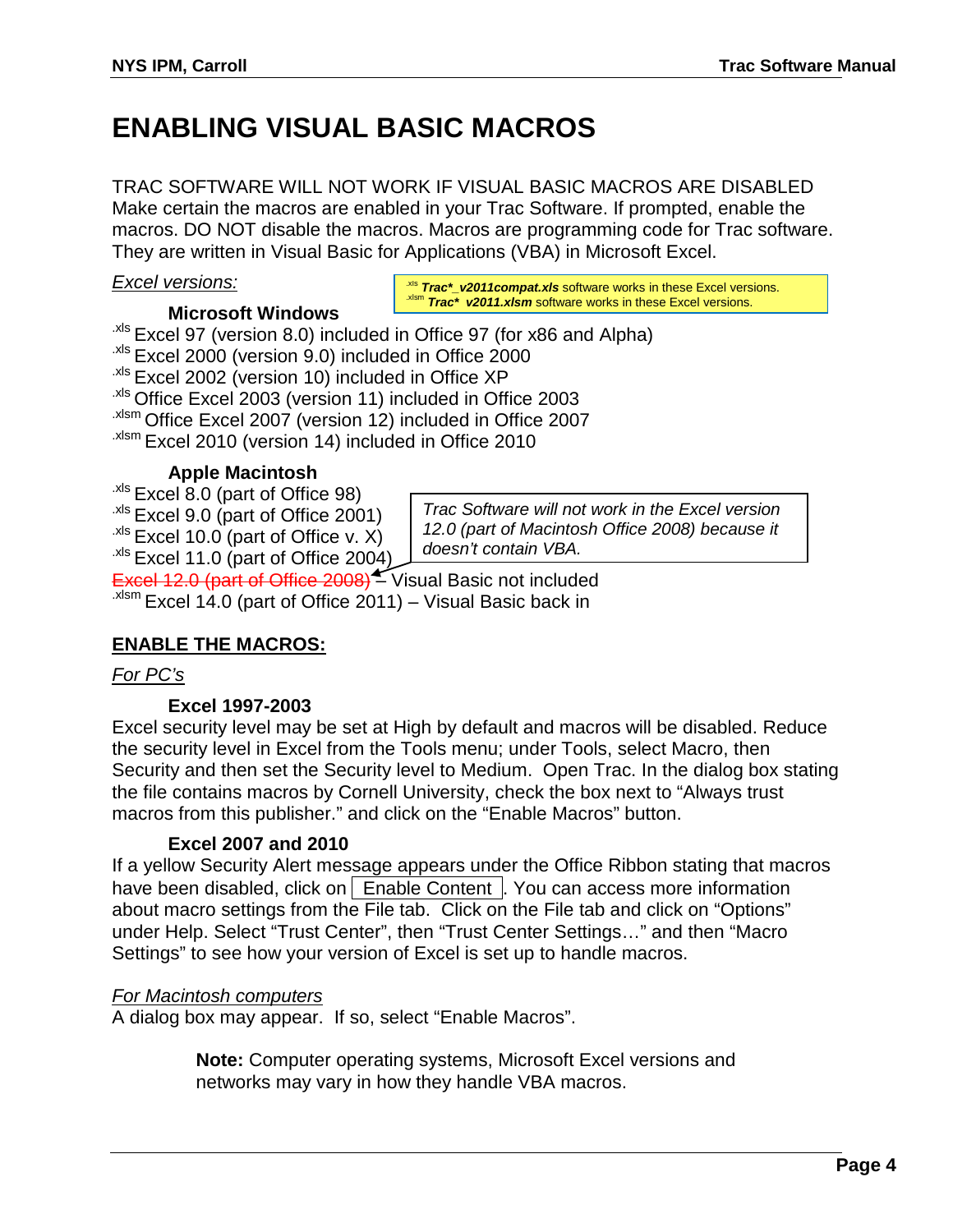### **OPENING TRAC AND SAVING FILES**

OPENING AND SAVING TRAC FOR THE FIRST TIME **Note:** Excel VBA macros, and therefore Trac Software, will not work in Mac Office 2008 on Macintosh computers.

Open the Trac Software file and save it to a new name and location on your computer.

- 1. Double click on the Trac Excel workbook icon to open the file.
- 2. A dialog box may appear warning you that the file contains macros published by Cornell University. See page 4 on Enabling Macros.
- 3. Click on File in the main menu of Excel and select Save As.
- 4. In the Save As window, in the box next to "Save in:" select a location where you want to save your file, such as Desktop or My Documents. **Note:** Remember this file location for easy access to update your spray data records.
- 5. The box next to "File name:" will show the name of the Trac software program. Replace this file name with a new file name of your choice. Choose a meaningful, easily remembered name. Ex.) TracSprays09 **Note:** Do not save your files with the same filename as the Trac software program.
- 6. Click on the Save button, to the right of the box showing the file name, to save your Trac spray record workbook file to your computer.

### BACKING UP TRAC

The original Trac software file you obtain provides a permanent backup copy of the blank software. Always maintain backup copies of your file(s) on CD, zip disk, external drive, another computer, etc.

> **Note:** Once you start entering data, save your file frequently to protect your data. And backup your files.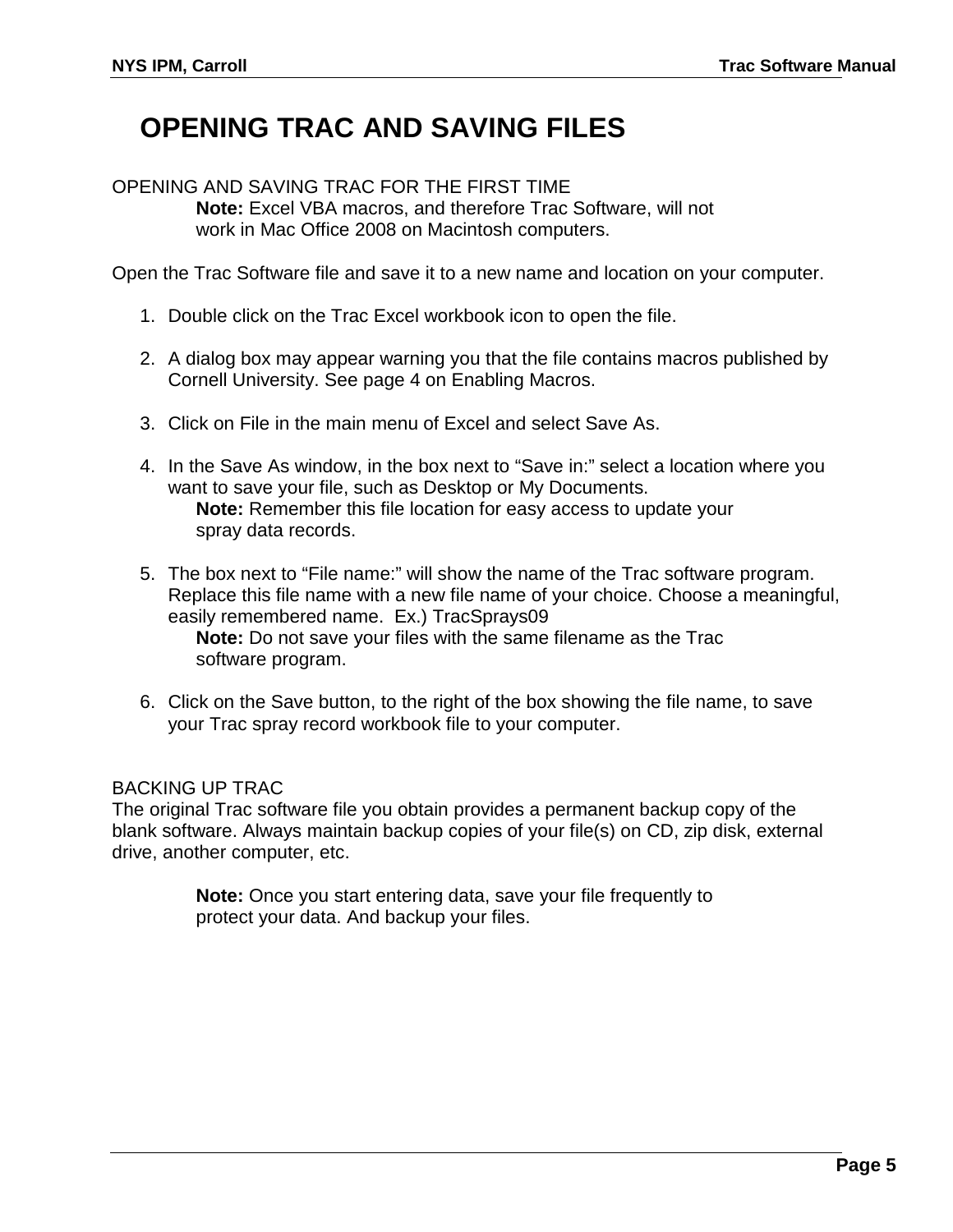### UPDATING TRAC FROM THE PREVIOUS YEAR

To update NameAddress, Applicator, SiteLists (previously called FarmData), and ChemTable from the previous year's Trac files to the current year – Copy and Paste it.

### *You can transfer one year's farm/business information to the next year's Trac software file.*

NameAddress information, Applicator information, lists on the SiteLists sheet and ChemTable materials can be copied from last year's file(s) and pasted into the new Trac software file(s). The example below is for the SiteLists (FarmData in previous years' versions) sheet.

- 1. Open your new Trac file and click on the SiteLists tab to open the desired sheet.
- 2. Open last year's Trac file and click on the SiteLists tab to open the same sheet.
- 3. Copy data from one column at a time. That is, do column B only, etc.
- 4. Within a column (ex. column B), click on your first entry below the heading (ex. Farms) in that column and drag the mouse down to select all the entries in that column.
- 5. On the main menu click on Edit, then Copy; on the home ribbon click on Copy.
- 6. Go to your new Trac file and click on the first cell directly beneath the column B heading (ex. Farms).
- 7. On the main menu click on Edit, then Paste; on the home ribbon click on Paste. The list will paste in.
- 8. Continue doing this for the remaining information you want to transfer until all are copied and pasted from the old file to the new file.
- 9. After copying and pasting into your new Trac file, the lists can be edited or added to, if needed.

**Note:** Once you start entering data, save your file frequently to protect your data.

**Note:** Trac versions change year-to-year, so be careful when copying and pasting data as column arrangements may have changed.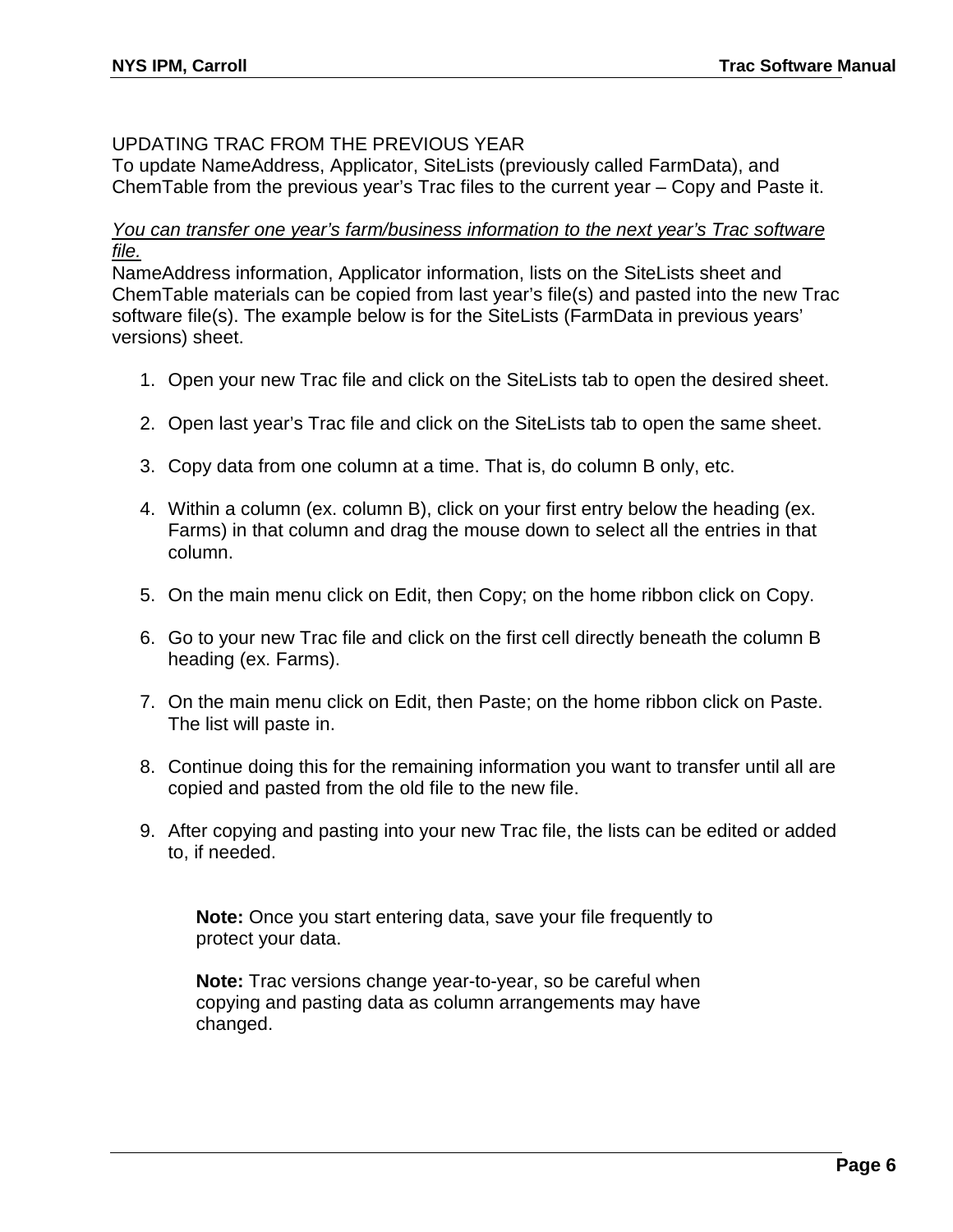# **EXCEL SHORTCUTS**

Excel contains several features that help enter or select data quickly and efficiently. Below are a few suggestions.

| Select a<br>range of cells   | Click on the corner cell in the range to be selected, scroll to the opposite<br>corner and hold the Shift key down while clicking on the cell in the<br>opposite corner to select the range.                                                                                                                                  |
|------------------------------|-------------------------------------------------------------------------------------------------------------------------------------------------------------------------------------------------------------------------------------------------------------------------------------------------------------------------------|
| Fill in with<br>"Ctrl D"     | Enter data in a cell. Select that cell and the cells below where the same<br>data is to be copied. Press and hold the Ctrl key down while pressing D.<br>Cells fill with the same data.                                                                                                                                       |
| Fill in with<br>"Ctrl Enter" | To enter the same data in several cells, select all the cells first. Type<br>your data in the first cell (it will not be highlighted). Press and hold the<br>Ctrl key while pressing Enter. Cells fill with the same data.                                                                                                    |
| Drag to<br>AutoFill          | Fills cells with the same or sequential information. Select cell with data,<br>place cursor on the lower right hand corner of the cell until the black<br>cross appears (the fill handle), click, hold, drag and let go. Cells will fill<br>with same or sequential information.                                              |
| Undo with<br>"Ctrl Z"        | If an error is made or something unwanted was done, "undo" it. Press<br>and hold the Ctrl key down while pressing Z.                                                                                                                                                                                                          |
| AutoComplete                 | Excel automatically inserts data in a cell that begins the same as a<br>previous entry in the column. Example: If "Sunny and calm" has been<br>typed in a cell, Excel will complete "Sunny and calm" as soon as you<br>begin to type this in the next cell in that column. Press Enter to accept<br>the AutoComplete word(s). |
| Help in Excel                | Access it by clicking on Help on the main menu.                                                                                                                                                                                                                                                                               |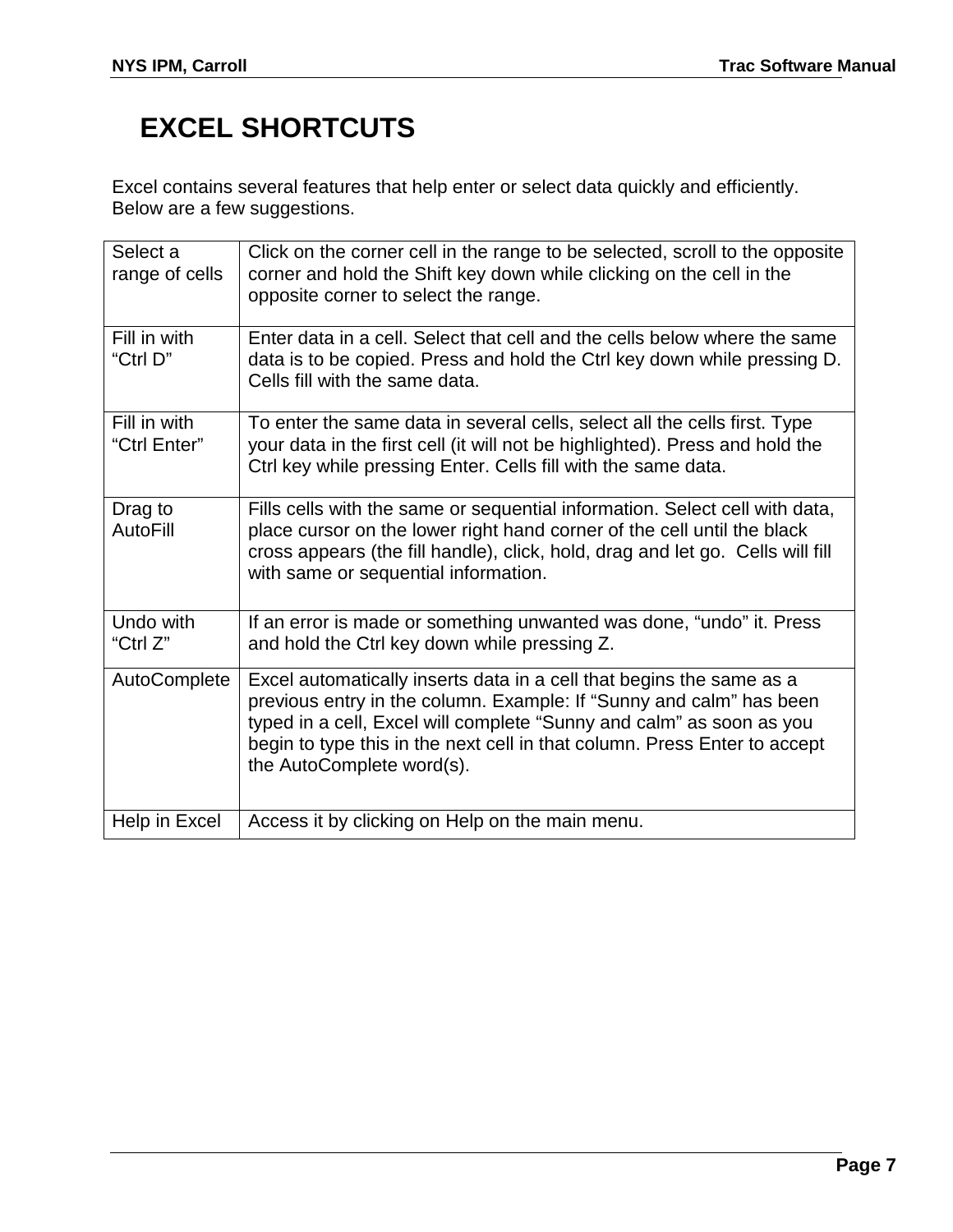# **TRAC TIPS**

Some helpful tips on using Trac software.

| Do not delete!                                   | Never delete entire cells, rows, or columns because this will cause<br>permanent damage to the software. If possible, immediately "undo" the<br>deletion with Ctrl Z or "Undo" in the Edit menu. See Trac Tip below.                                                                                                                                         |
|--------------------------------------------------|--------------------------------------------------------------------------------------------------------------------------------------------------------------------------------------------------------------------------------------------------------------------------------------------------------------------------------------------------------------|
| Clear contents,<br>don't delete.                 | Deleting physically removes the cell, row, or column causing<br>permanent damage to the software. Trac sheets are protected to<br>prevent this from happening. The delete key on the keyboard is<br>probably the best way to clear contents (you can also right click on the<br>cell or cells you want to clear and click on "clear content").               |
| Light-blue cells                                 | Don't clear contents of the light-blue-shaded cells. Clear contents of<br>the white cells and all the related entries in the light-blue-shaded cells<br>also clear.                                                                                                                                                                                          |
| Comment<br>boxes                                 | Read helpful tips in comment boxes by moving the cursor over the red<br>triangle in the top right corner of some of the Trac column heading<br>cells.                                                                                                                                                                                                        |
| Drop-down lists                                  | Access drop-down lists by clicking on the down arrow located directly<br>to the right of the cell. Click on desired item in the list to select and<br>enter.                                                                                                                                                                                                 |
| Type in a cell<br>with drop-down<br>list         | Type data into a cell with a drop-down list if the drop-down list does<br>not contain the information you need.                                                                                                                                                                                                                                              |
| Faster data<br>$entry - tank$<br>mixes           | To make data entry easier (for such things as tank mixes or harvested<br>blocks), or to repeat large sets of data, use Excel's fill in shortcuts as<br>described under Excel Shortcuts, page 7. Don't copy and paste data in<br>the light-blue cells.                                                                                                        |
| Unprotect<br>sheets                              | Data entry sheets (NameAddress, Customers, SiteLists, ChemTable,<br>ChemHelp, SprayData, FertData, HarvestData) are protected to limit<br>what can be done to them. These sheets can be unprotected. Protect<br>the sheet again, after Unprotect, to prevent inadvertent damage to the<br>Trac software sheet. See the top two Trac Tips.                    |
| Password<br>Protect                              | Report sheets and the Central Posting Form sheet are password<br>protected and cannot be unprotected.                                                                                                                                                                                                                                                        |
| <b>EPA WPS</b><br><b>Central Posting</b><br>Form | When applying a tank mix on the same day, the re-entry time and date<br>for each material in the mix will be calculated and displayed on the<br>EPA Central Posting Form sheet. To Print: Select the rows you want to<br>print, and hit the Print Button. The latest REI among the selected<br>applications will calculate and post in a box at top of form. |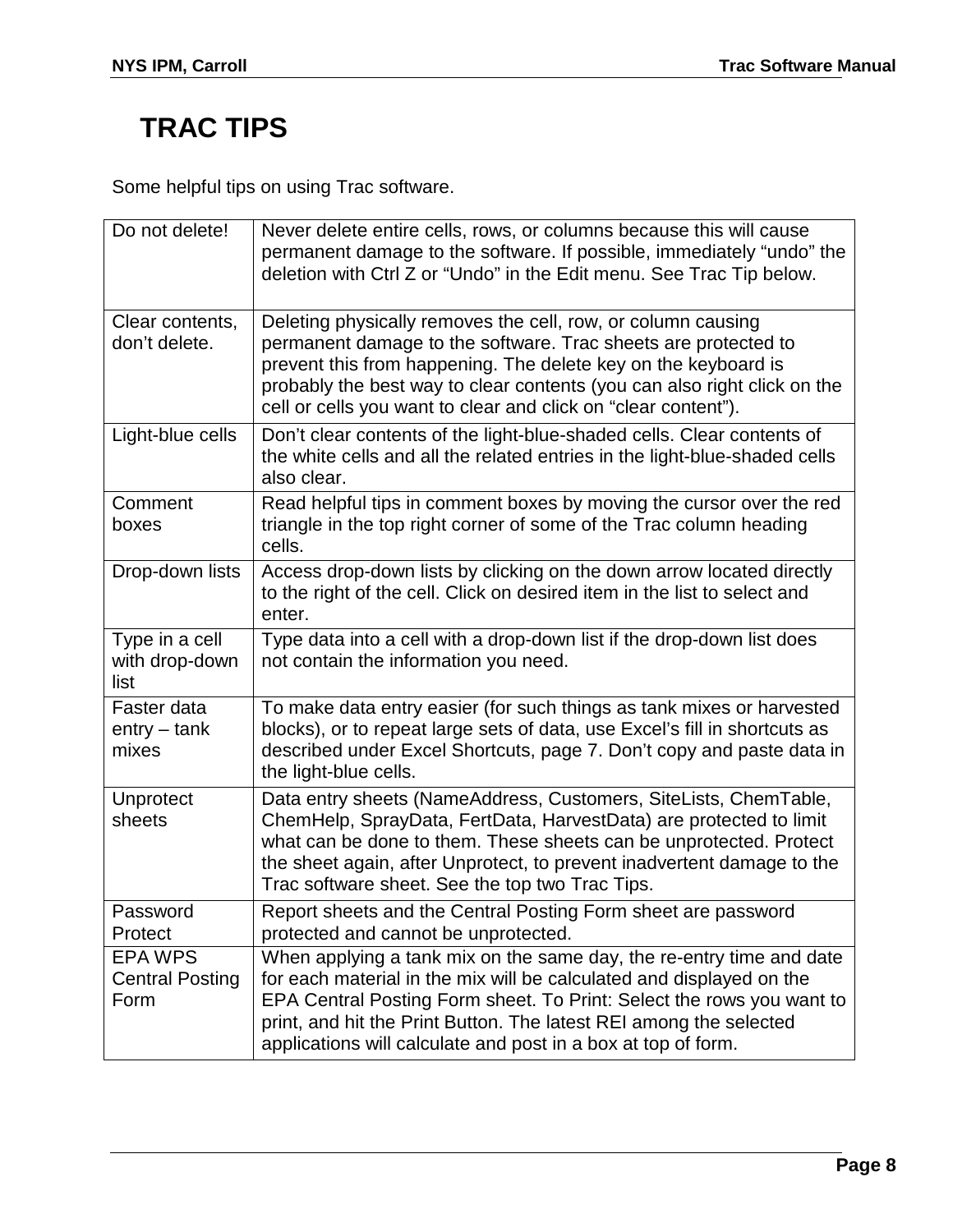## **SETTING UP YOUR INFORMATION IN TRAC**

Deciding how to set up your business' information is an important first step. Because the software is essentially an Excel spreadsheet file, you can create one single master file for the entire operation and later copy/paste parts of this file into other files.

There is no right or wrong way to record your information in Trac. Although, how you set it up can help streamline future use of the recorded data.

Your business' information is entered on the following data entry sheets: NameAddress Applicators (2005 and later versions, changed name entry in 2008/2009) SiteLists (FarmData on prior years' versions) Customers (TracLawn only) ChemTable (2011 and later versions, see pages 12-13)

For optimum utility, enter name, address, applicator, customer, site and chemical information before starting to enter spray information. The ChemTable is where you enter the list of chemical materials used on your farm (see pages 12-13).

The sheets SprayData, FertData and HarvestData have drop-down lists derived from the information entered on the SiteLists, Customer, and ChemTable sheets. Selecting from a drop-down list streamlines data entry, insures consistent use of names in your records, reduces typographical errors, and enhances accurate sorting and filtering of your spray records.

These data entry sheets are protected. This limits what can be done to them and protects their formatting. You can unprotect the NameAddress, Applicator, SiteLists Customers, ChemTable and ChemHelp sheets in the Tools menu or Review ribbon. Always turn protection back on if you unprotect a sheet.

### NAME-ADDRESS SHEET

Enter on this sheet your name, business name, address and contact information. Where applicable, a table of the processor/buyer reports that can be generated is included. Next to the listed processors/buyers, enter your grower number (if you have one). Information from this sheet is automatically sent to the report forms.

### APPLICATORS SHEET (2005 and later versions)

Enter on this sheet the names, pesticide certification ID numbers and expiration dates for the persons who apply pesticides on your farm or for your business. Also list the spray application and spreader equipment here. These data become drop-down lists on the record-keeping sheets and some reports.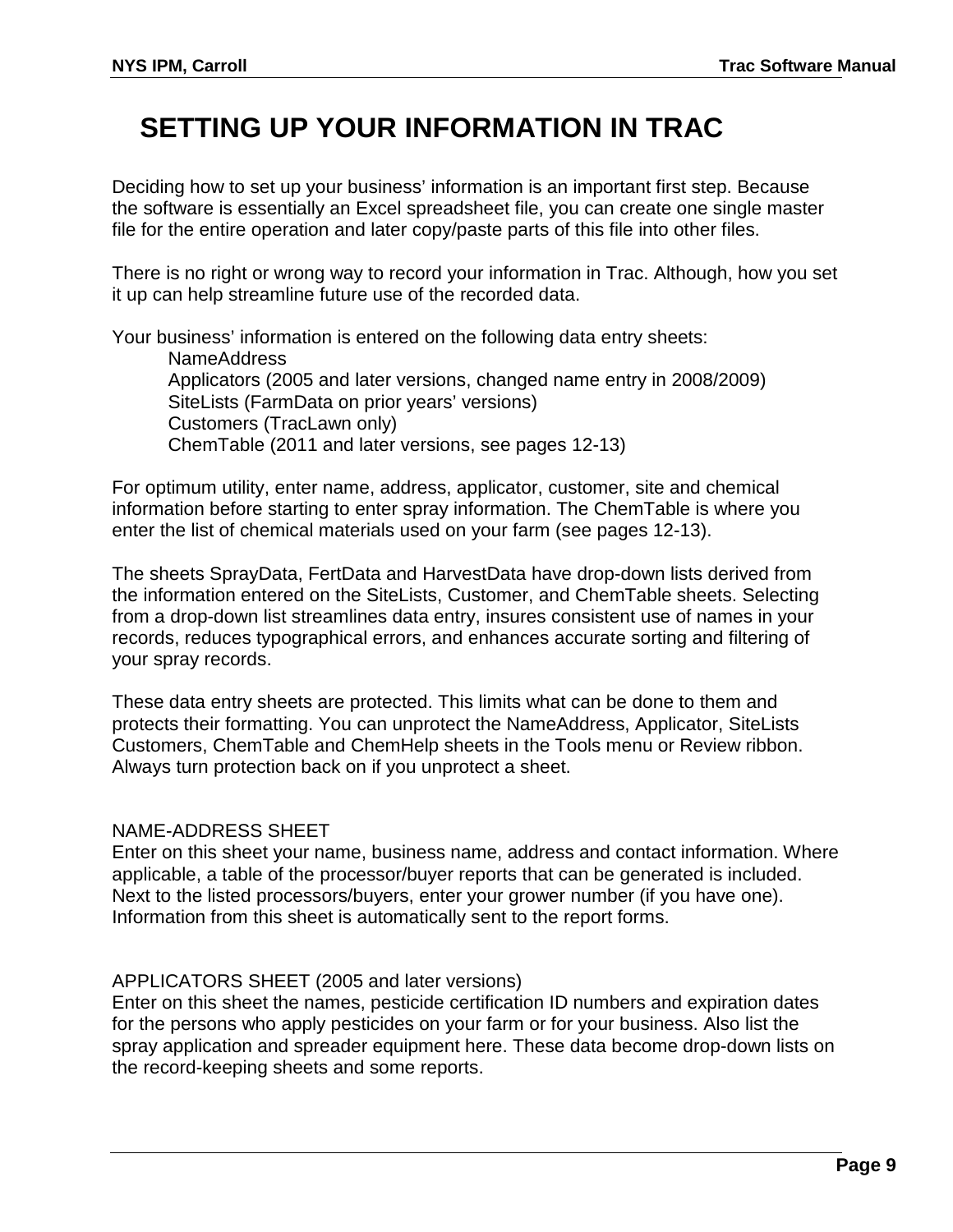SITE-LISTS SHEET (previously called FarmData; not included in TracLawn)

**Note:** Each column is simply a list of names or codes.

List on SiteLists the names or codes for: Column B - farm(s); course(s); property type(s) Column D - orchard(s); vineyard(s); field(s); golf feature(s); property name(s) Column F - block(s); hole code#(s); section/area(s) Column G - size(s) in acres; size(s) in 1000 sq ft units

Column I - variety(s); grasses/mixtures

**Note:** Only columns F and G must be entered side-by-side. The size of the area treated (Column G) will fill in automatically when the block, hole code#, or section/area name (Column F) is selected on SprayData and FertData.

These lists will automatically become the drop-down lists on the SprayData, FertData, HarvestData, and some of the reports. Create your lists in a way that will make data entry easier and more consistent.

In Column B of TracGrounds there is a drop-down list of property types already included. If your property type is not found in the software list, type it into the cell in column B.

In Column F of TracGrounds, enter a specific area name such as "Johnson baseball field" or "east campus lawn".

In Column D of TracGolf there is a drop-down list of golf features to choose from. Type in additional features if needed.

In Column F of TracGolf there is a drop-down list for hole code #'s that already uses the word "All" to designate common management units such as "All tees". For golf, choose from the drop down list or code a common treatment group, as described below under "*Consider how your sprays are applied"*.

In Column I there is a drop-down list of Variety names, or Grasses / Mixtures names already included from which to choose to make data entry easier. Type in names which do not appear in the list.

When creating the lists in SiteLists, consider how to best set up your records to generate the reports you need. Some considerations:

How do you apply sprays? …fertilizers? Is the entire orchard, vineyard, field, property sprayed at once, or in sections? How are your orchards, vineyards, fields, courses divided? What are your typical "management" units or sections? How many varieties are you growing?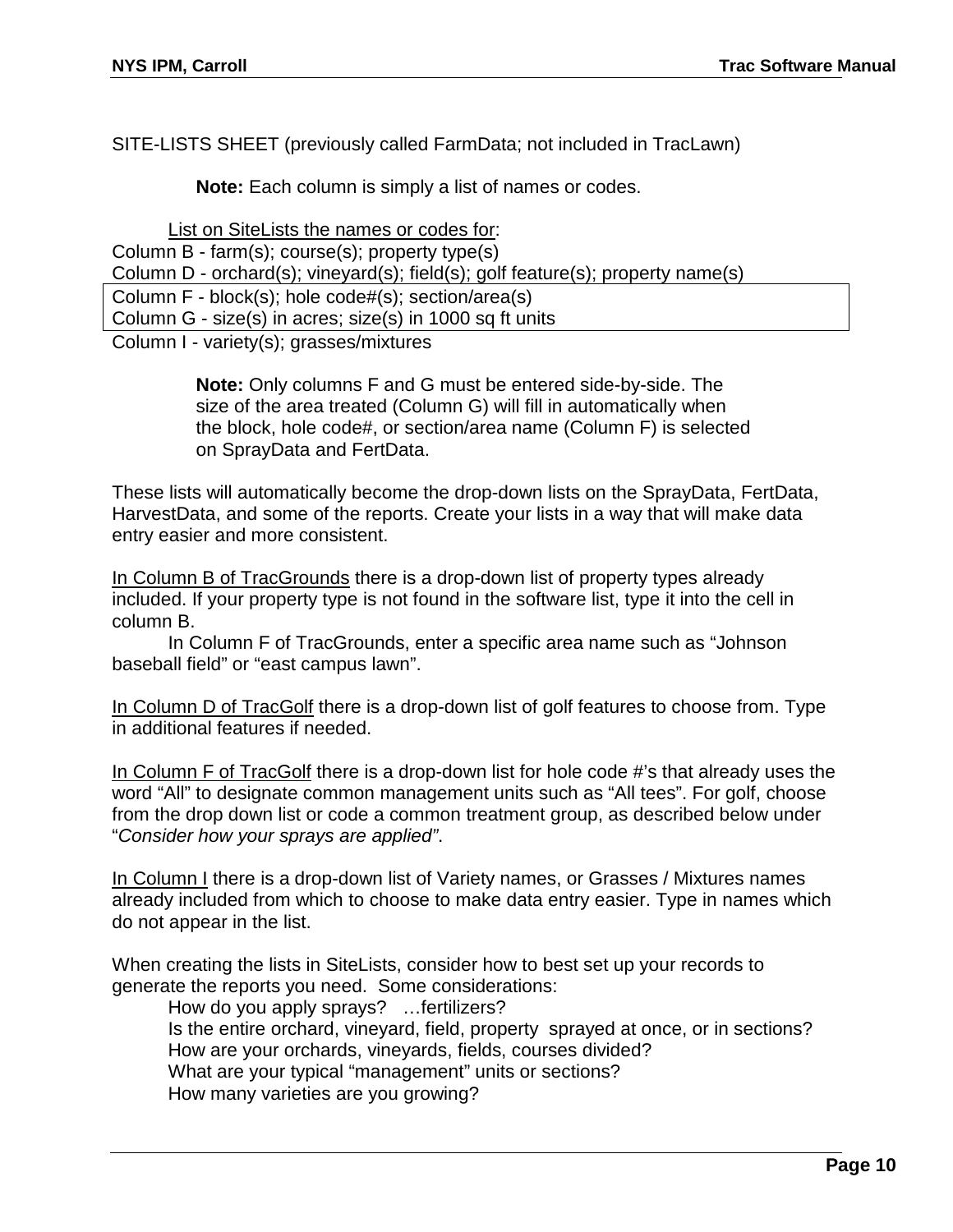Do you market certain varieties or blocks to specific processors or buyers? What Trac reports are most important to your operation?

Using words in your list like "All" or "Every" can streamline record-keeping for sprays or fertilizers that are applied on the entire farm or on all varieties.

Consider not using columns which do not apply to your business structure, keeping in mind the utility of linkage between columns F & G. Use this linkage to your recordkeeping advantage.

*Consider how you need to track your blocks.* For the list of Block names or codes, the size of the block is entered next to the block name. Use abbreviated names or codes if necessary. Put unique identifying characters at the front of the name when names are similar. For example, if several blocks contain Concord grapes, they might be designated as "B-l Concord" and "B-2 Concord", etc.

*Consider how your sprays are applied.* Are all the Concord grape blocks sprayed on a single day or does it take longer? Are only the Ginger Gold apples sprayed for fire blight? Are all golf greens treated together? In each of the lists (columns B, D, F, or I) you may want to have the word "All" to easily indicate that all in the category were treated on the same date and time.

Also consider if groups within a location are usually treated together; for example, if four golf course tees are commonly treated at the same time, code them together as "T1,4,5 &11" in column F.

*Consider how your harvest operation proceeds.* Will it be useful to have split-block designations so drop-down lists in the HarvestData sheet improve your record keeping?

If you have a small farm business, leave columns blank that do not apply to your business structure. It is recommended to list even a single name. The drop-down lists streamline data entry, insure consistent use of names in your records, reduce typographical errors, and enhance accurate sorting and filtering of your spray records.

> **Note:** (2008 and later versions) Add more rows to the SiteLists sheet with the "Click Here For More Rows" button.

#### CUSTOMERS SHEET (TracLawn only)

Enter on this sheet the Customer name, street address, city (town, village, municipality), state, zip code, county, and the number of 1000 sq ft units for the entire size of the customer's lawn.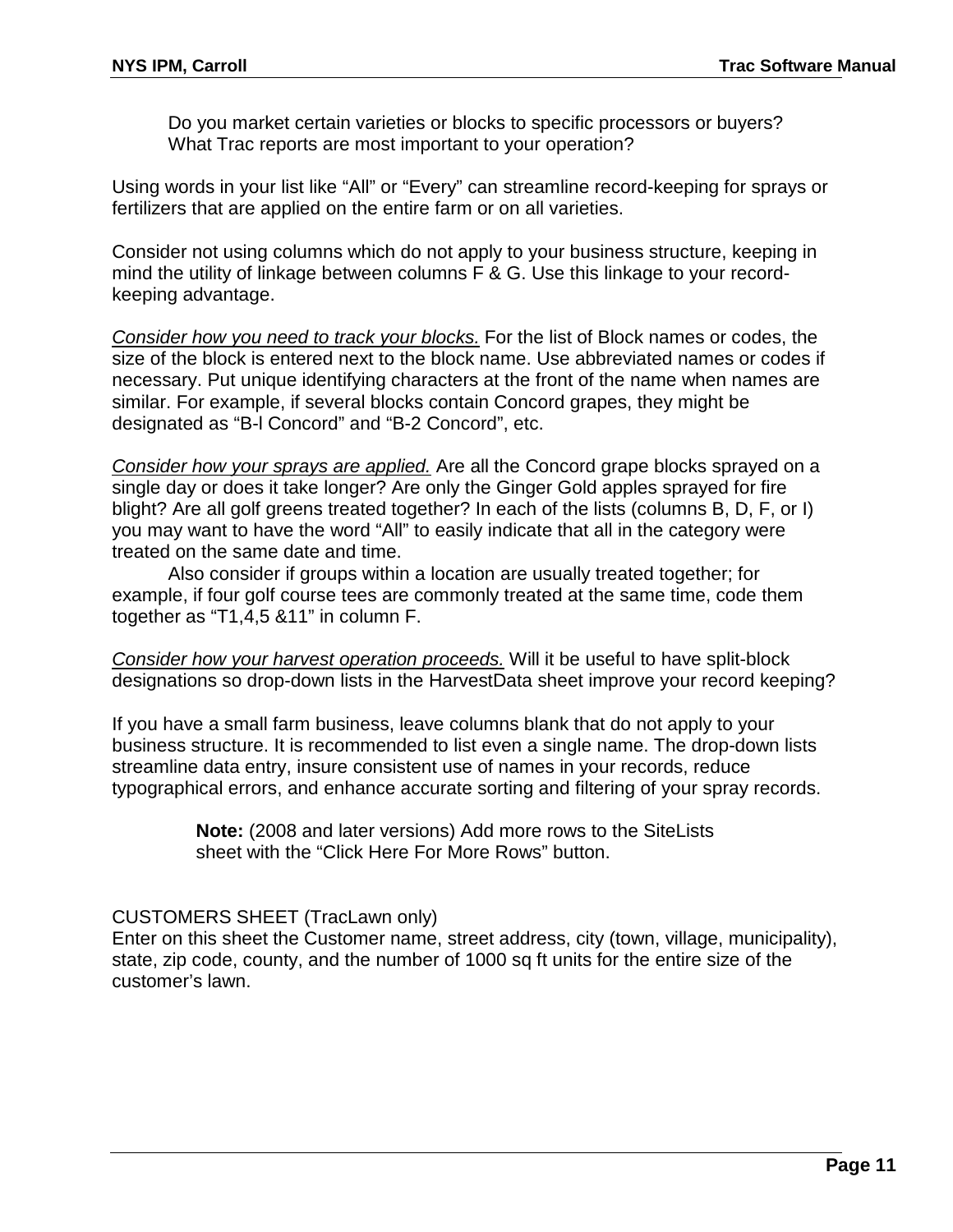### **CHEM-TABLE SHEET**

The ChemTable sheet (2011 version) is filled in by you, in designated areas, by entering the chemical materials used on your farm. A sample ChemTable list (from 2010) is included on the ChemHelp sheet as a guide to help you in entering your chemical product information. Changes in pesticide registrations, regulations, and use guidelines frequently occur. The sample pesticide list included on the ChemHelp sheet was created in 2010 and is provided for guidance only; it is not intended to be used as a substitute for pesticide label information. You can also enter the cost of the applied unit of each material as you are entering the other information.

After entering your chemicals, you can filter the list to reduce the length of the drop down list on SprayData. For instance, to only show the materials in a tank mix applied repeatedly at several sites; or to show only restricted use materials for filling in the Restricted Pesticides Purchased report. The filter can be turned on, turned off, modified, etc. and will prove very useful in record-keeping.

### **Always Read Your Product Label**

*Enter your chemicals*. Avoid leaving any blank rows, so make sure to start at the top, either row 4 or 5. You can overwrite the example in row 4 once you gain confidence. The list does not need to be in alphabetical order (if you need it alphabetized, "Sort" it in Excel, see pages 22-23). Enter all the chemicals that are used in your operation.

It is not necessary to enter all chemicals before starting SprayData records. Just make sure the chemicals you will record applications for on SprayData are on the ChemTable and therefore in the SprayData drop down list. Add to the ChemTable at any time.

For optimum software performance, enter all the information for each product, including:

| Trade name                      | PHI (in days)        |
|---------------------------------|----------------------|
| Formulation                     | Type of material     |
| <b>EPA</b> registration number  | % Active ingredient  |
| Active ingredient (common name) | Company              |
| REI (in hours)                  | Labeled Crop abbrev. |

**Note:** Products with identical trade names (i.e. identical text) will not display in the SprayData drop down list, so change one slightly.

**Note:** For products with zero restricted entry and preharvest interval (REI and PHI) times, type in Zero Hours and Zero Days, respectively.

You can copy and paste from the sample 2010 ChemTable on ChemHelp, if you have verified that the pesticide information matches the label for the pesticide(s) you have used and what's been applied. You may also be able to copy and paste from prior Trac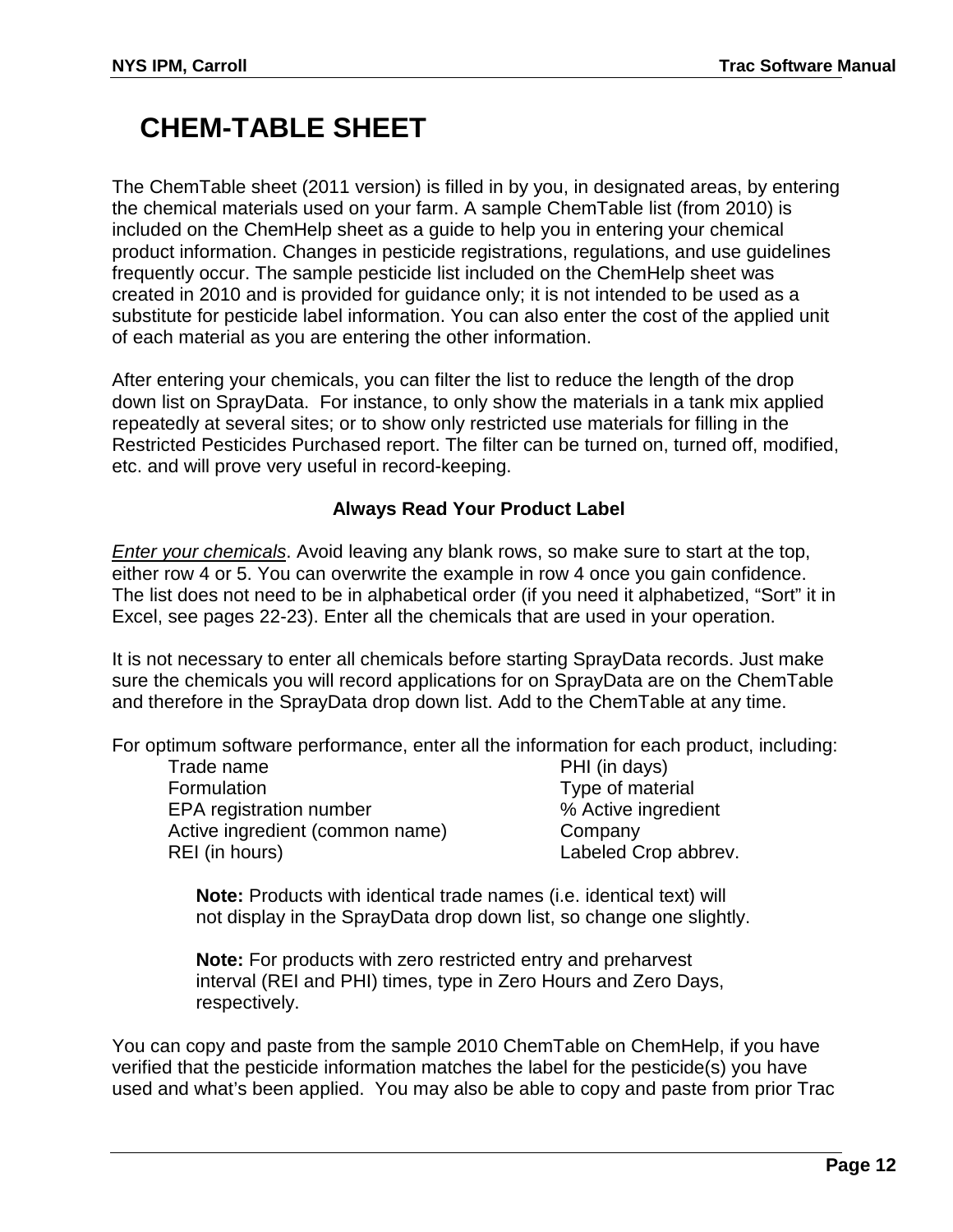Software files (for instance, chemical information from the yellow rows in versions 2006- 2010). Do not use drag and drop, cut, or delete to move information from another location into the Trac ChemTable.

There are 300 rows on the ChemTable. If you need more rows, highlight the last, empty, formatted row to select all the formatted cells in that row. Place the cursor over the bottom right corner of the last, right-hand cell until the + cross-hairs appear. Click and drag down to add the number of rows needed.

*Enter your chemical costs.* In columns C & D, enter the cost per unit of the chemicals used and the units applied (ex. lbs). When this information is entered, the cost of each spray application will automatically calculate and fill in on the SprayData sheet.

From Trac version 2008 on, the unit applied must be entered on the ChemTable and will fill in automatically on SprayData. This prevents errors in cost calculations.

#### **Always Read Your Product Label**

*Filter the chemicals you use* (2006 and later versions)*.* To customize the list of chemicals being recorded in Trac sheets, enter an "x" or "word of your choice" next to their trade names in column A on the ChemTable sheet. Click on the Filter button, in cell A3 at the top of the column, and select "x" or "word of your choice" to show the customized list on the ChemTable. This shortens the SprayData drop-down list of Trade Names, too. To show all chemicals again, Filter for "All" or "Select All".



**Note:** Once you start entering data, save your file frequently to protect your data.

This software and any information contained herein is not a substitute for pesticide labeling. Verify all information on the label for the product(s) you use. Always read the label before applying any pesticide.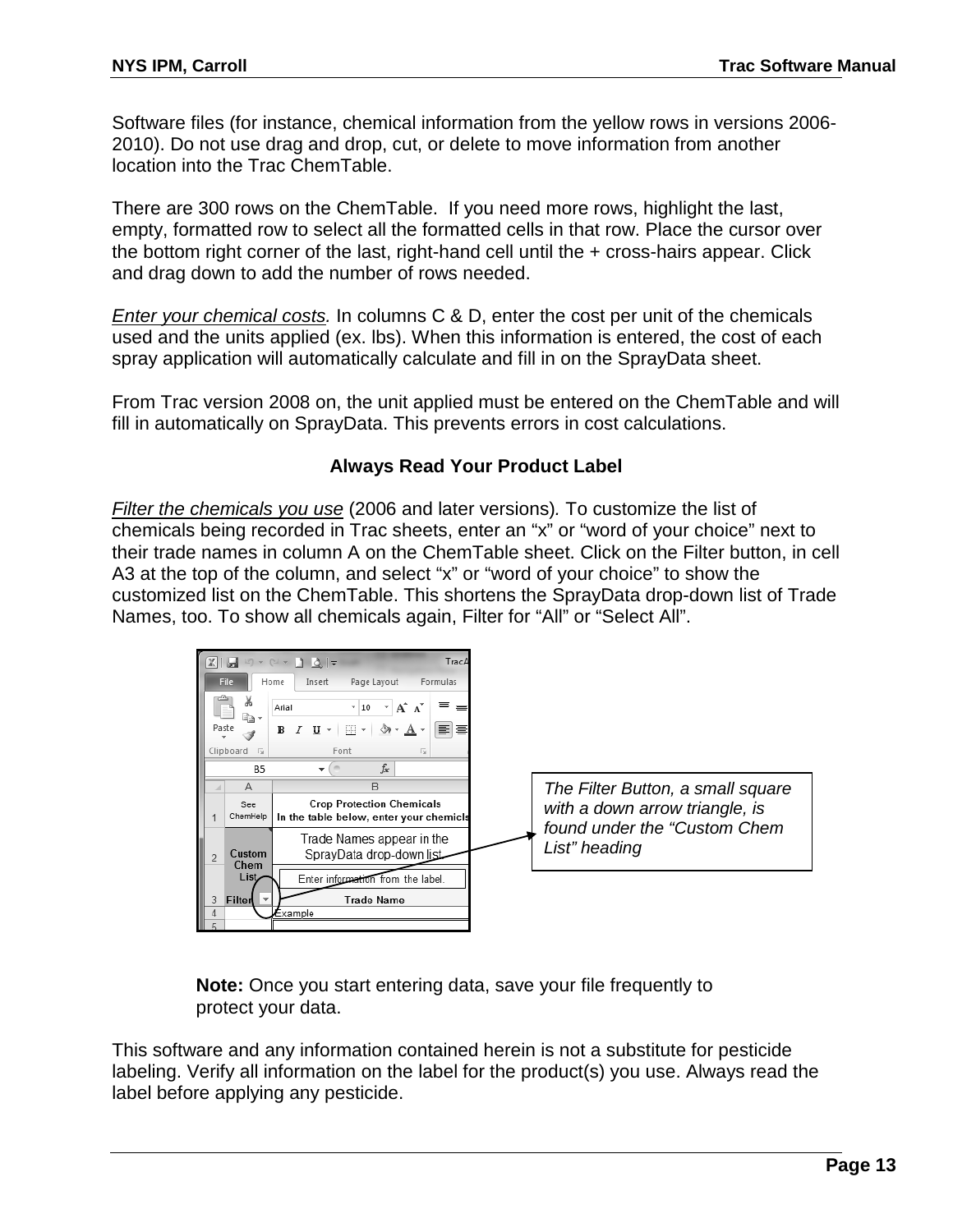### **KEEPING RECORDS IN TRAC**

Records are kept on the SprayData, FertData, and HarvestData sheets. Drop down lists are generated from the Applicators, SiteLists, Customers and ChemTable sheets.

When entering data use Fill shortcuts to save time and to repeat large sets of data such as dates, tank mixes or harvested blocks. See Excel Shortcuts on page 7. **Note:** You can type into cells containing drop down lists.

You can use columns to the right of the formatted areas on these sheets to enter customized information (details of weather, sprayer calibration, nozzles fitted, etc.)

### PROTECTING YOUR SOFTWARE

Data entry sheets are protected. This limits what can be done to the sheets to protect their formatting. You can unprotect the SprayData, FertData, HarvestData and ChemTable sheets in the Excel Tools menu or in the Review ribbon. Always turn protection back on if you unprotect a sheet.

*Never delete or cut entire cells, rows, or columns* because this will cause permanent damage to the software. Deleting physically removes the cell, row, or column from the software. Trac sheets are protected to prevent deleting. Clear contents, don't delete. In Excel, the delete key on the keyboard clears contents and is probably the easiest way to clear contents (you can also right click on the cell or cells you want to clear and click on "Clear contents").

*Light-blue shaded columns contain formulas.* Don't clear contents of the light-blueshaded cells. Clear contents of the white cells and all the related entries in the lightblue-shaded cells also clear. If data is cleared from light blue cells, formulas that automatically fill the cells also clear. To refill the formulas in the light blue cells do the following:

- 1. Click on an empty, unused cell in the appropriate (same) column.
- 2. Copy it. (Click on Edit then Copy in the main menu; click on Copy in the Home ribbon).
- 3. Select the cell that is not filling in and click on Paste from the main menu or home ribbon.

### SPRAY-DATA SHEET

This is where the spray information is entered. Information on this form is automatically sent to the EPA WPS Central Posting Form, where applicable.

**Note:** (2006 and later versions) Add more rows to the SprayData sheets and associated reports with the "Click Here For More Rows" button.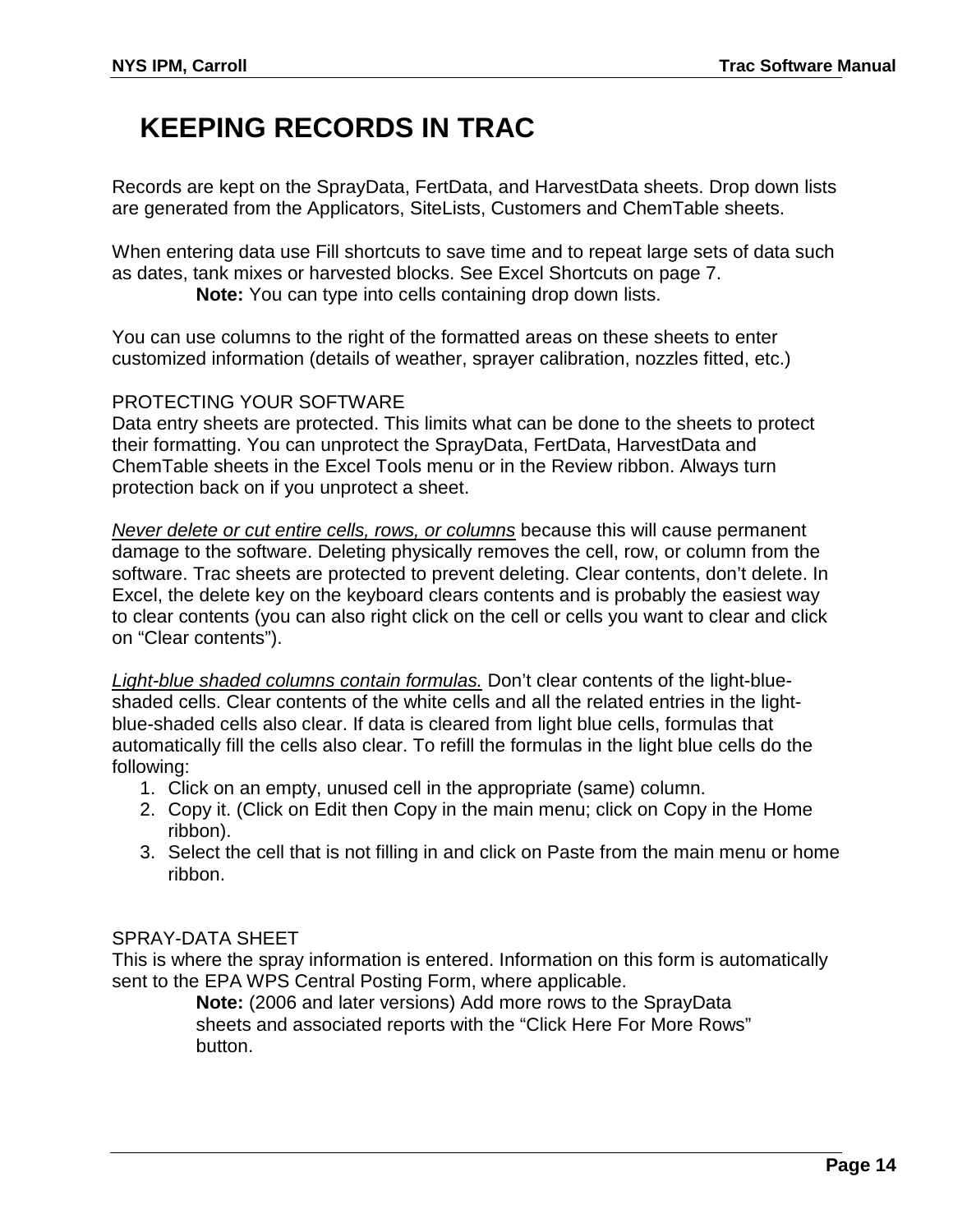*You select the report to send spray data to* (2006 and later versions). Column A allows you to select from a drop-down list the report form (or Every Report) that you want to send the data to. The row can be sent to one report and later sent to another, as needed, for your reporting purposes.

*Printing reports made easy* (2006 and later versions). Blank rows will appear on the report forms. Filter them out with the pre-set filter buttons. Just click on the filter button and select "Non Blanks" to filter out the empty rows from the print-out. And print the report. To show all the data again, click on the same filter button and select "All".

|                                                                                            |                      |               |              | Microsoft Excel - TracApple200 IIIX |  |  |  |
|--------------------------------------------------------------------------------------------|----------------------|---------------|--------------|-------------------------------------|--|--|--|
| 鬯 File Edit View Insert Format Tools<br>- 8<br>×<br>Window Help Ado <u>b</u> e PDF<br>Data |                      |               |              |                                     |  |  |  |
| H.<br>H<br>10<br>■■■■<br>$-$ B<br>÷                                                        |                      |               |              |                                     |  |  |  |
|                                                                                            | Н5                   |               | fx           |                                     |  |  |  |
|                                                                                            | А                    | R             | C            | D                                   |  |  |  |
| 12                                                                                         | Producer's Signature |               |              |                                     |  |  |  |
| 13                                                                                         |                      |               |              |                                     |  |  |  |
|                                                                                            |                      |               | "X"          |                                     |  |  |  |
|                                                                                            | <b>Application</b>   | <b>Office</b> | if Alt.      | Pesticide                           |  |  |  |
| 14                                                                                         | <b>Date</b>          |               | Us∈ – Midd – | (Trade Nami                         |  |  |  |
| 15                                                                                         |                      |               |              |                                     |  |  |  |
| 16                                                                                         | 4/30/07              |               |              | Dithane M-45                        |  |  |  |
| 17                                                                                         |                      |               |              |                                     |  |  |  |
| 18                                                                                         |                      |               |              |                                     |  |  |  |
| 19                                                                                         |                      |               |              |                                     |  |  |  |
| H GenericForm / Mott's&YonderDistr. 1   1<br>н<br>$\overline{\phantom{a}}$                 |                      |               |              |                                     |  |  |  |
|                                                                                            |                      |               |              |                                     |  |  |  |

*Filter Buttons, small squares with down arrow triangles, are found in each heading. Use any one to filter for "Non Blanks" or un-click "Blanks" to remove blank rows before printing.*

*Light blue shaded columns* contain formulas and will fill in automatically. If data is cleared out of cells in columns shaded light blue, formulas will also clear. Simply copy an empty cell in the same column and paste into the cleared cell to refill the formulas functions, see page 14.

*Earliest Harvestable Date* will not calculate unless the Date Spray Applied and PHI information are correct and in the proper date and number formats, respectively.

*Total Cost* will not calculate unless the cost per applied unit is entered on the ChemTable as described on pages 12-13.

*It is not necessary to enter sprays on a block-by-block basis* unless it fits your reporting or record keeping needs. To enter a spray for an entire farm or course or property, all orchards or vineyards or fields or features, all blocks or hole #, or all varieties, etc. include a word such as "All" or "Entire" in the lists on the SiteLists sheet, see pages 10- 11. When all orchards or vineyards or fields or features, all blocks or holes, or all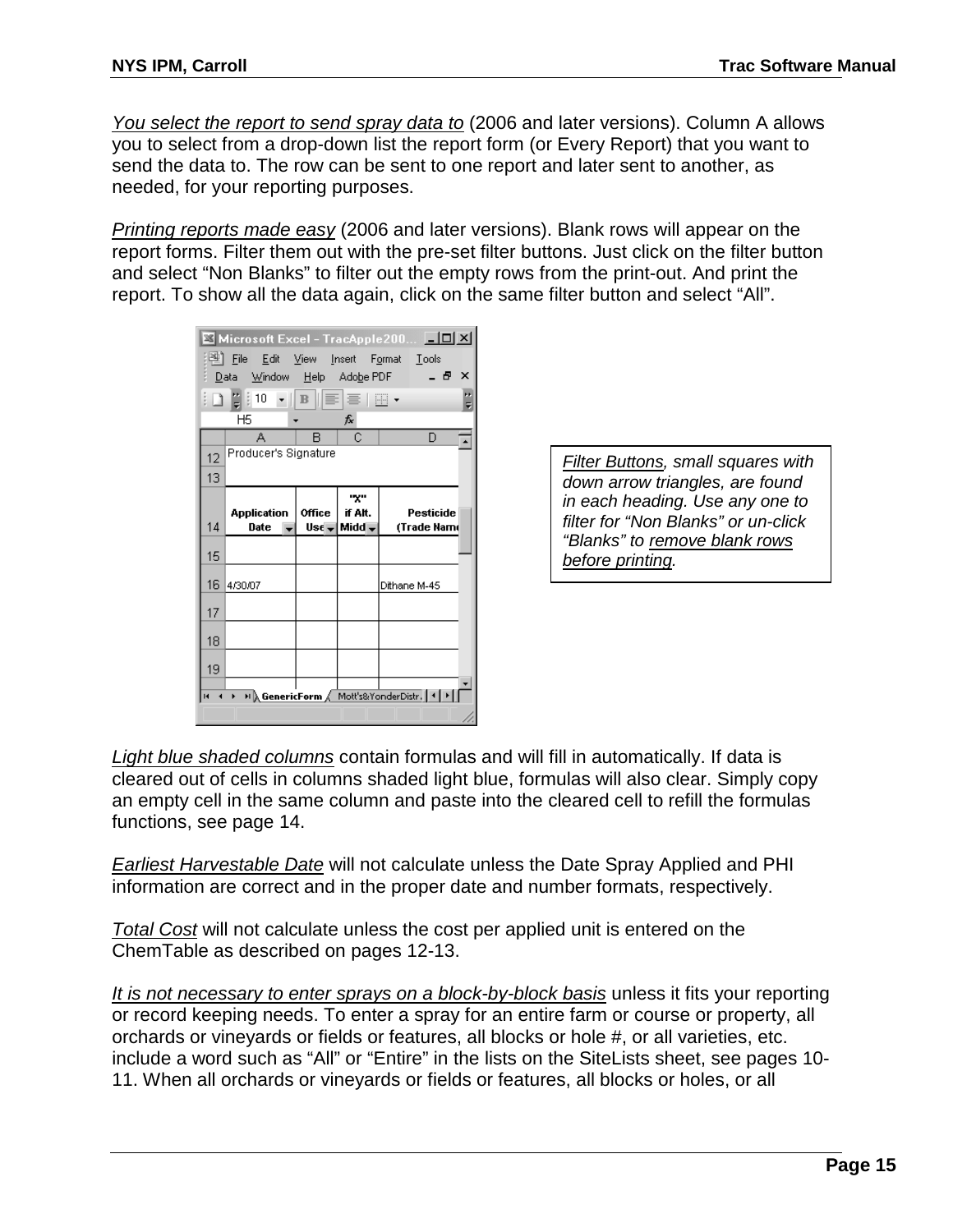varieties are sprayed on the same date and time, simply choose the word "All" from the drop-down list in that column on the SprayData sheet.

Make sure your reporting requirements continue to be met when using this tactic. While this tactic may reduce data entry, it may preclude accurate reporting and the ability to organize spray information at the orchard, vineyard, feature, variety, section or block level.

*Time start spray and time finish spray.* Trac will automatically change time entries to 24 hour format. Trac will accept either 12-hour or 24-hour time entries in the proper format. Time Start Spray and Time Finish Spray must be entered in the proper format for the program to calculate time-dependent entries, such as the Earliest Harvestable Date on the SprayData sheet and the Safe Re-entry Time on the WPS Central Posting Form.

> **Note:** Access the Comment Box, move the cursor over the red triangle in the top right corner of the Time Start Spray or Time Finish Spray cell to see time entry examples.

*Target Pest.* Determine the single primary pest that you are targeting the pesticide against and select it from the drop-down list. Alternatively, more than one target pest can be entered but not by selecting them from the drop-down list. To enter more than one target pest, type the information in directly. Use abbreviations to shorten the list to make it easier to read or increase column width to allow room for more entries.

To increase column width:

- 1. Click on Excel Tools then Protection then Unprotect sheet, or on Review then Unprotect.
- 2. Place the cursor over the right-hand border at the top of the Target Pest column until the black cross with arrows appears, click, hold and drag to the right to the size desired and let go.
- 3. Protect the sheet when done.

Whenever increasing a column width realize that the sheet may print to more pages horizontally. To check and adjust this if needed, use Print Preview or Page Setup.

### TANK MIXES

Each chemical in the tank mix goes in a separate row on the SprayData sheet because the EPA registration number, REI, PHI, etc. are specific to each chemical. A lot of other information (Date Spray Applied, Block(s), Variety Sprayed, etc.) will be the same on each row of the tank mix. Use Excel Fill shortcuts, page 7, to fill in this information, quickly and easily. Two examples are given below.

#### *Tank Mix Example 1 – New Tank Mix*

1. Enter the complete first row of data for one material in the tank mix.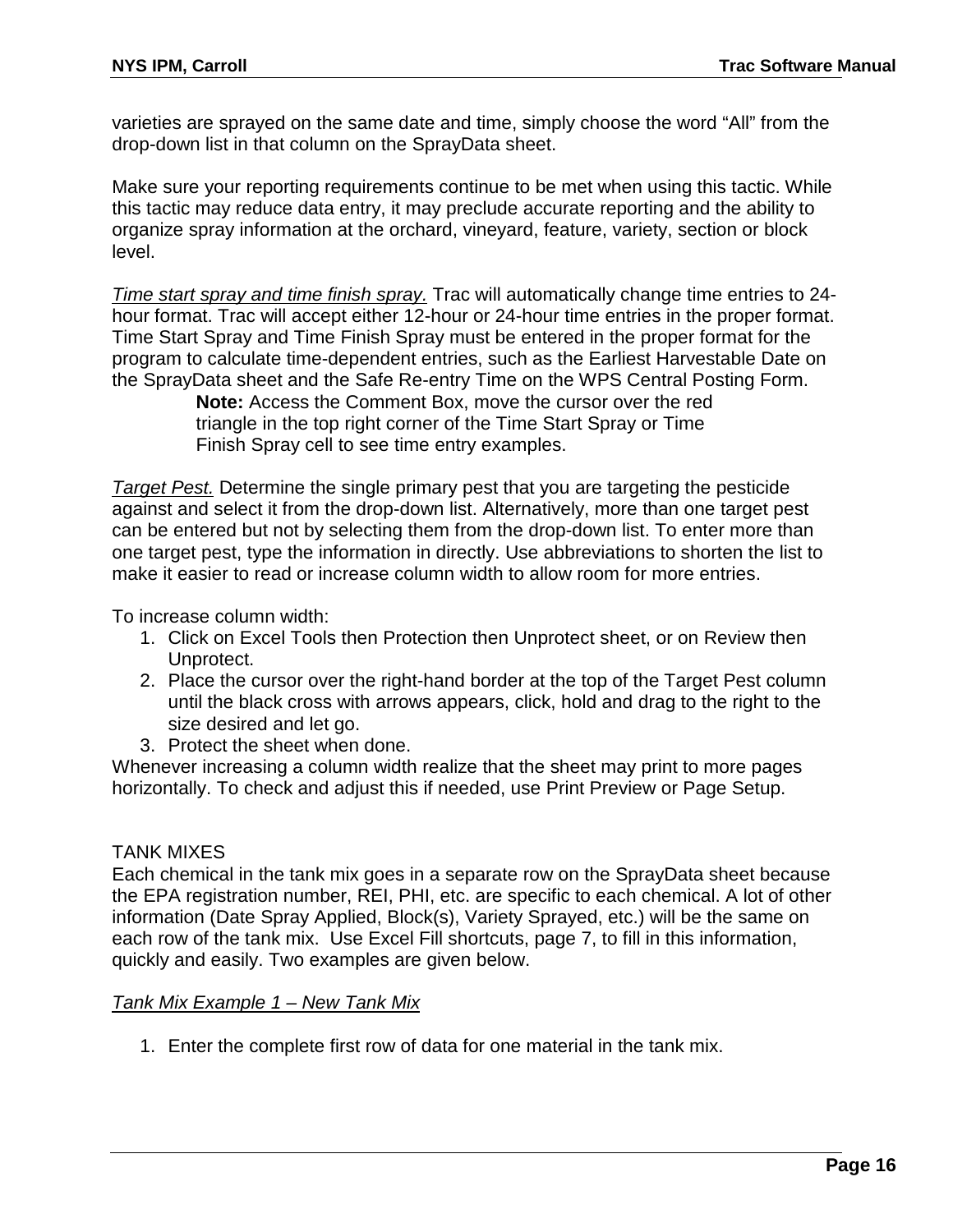- 2. Then, for the other materials, enter Target Pest, Decision Support, Pesticide Trade Name, Amount (Rate) per Acre or 1000 sq ft, Number of Acres or 1000 sq ft units Treated, and Units in the appropriate columns. Check the information in the light blue colored cells for accuracy.
- 3. Fill all other cells from the first row with Ctrl-D, Copy/Paste or Ctrl-Autofill:

#### *Ctrl-D*

• Select the cell(s) to be copied and the empty target cells to be filled in, and press Ctrl-D.

#### *Copy/Paste*

- Select the cell(s) to be copied, in first row of tank mix.
- Click on Edit then Copy on the Excel menu bar or Copy on the Home ribbon.
- Select the cells to copy the information into.
- Click on Edit then Paste on the menu bar and hit OK, or Paste on the Home ribbon, to paste the copied data into the cells.

#### *Ctrl-Autofill*

- Select the cell(s) to be copied, in first row of tank mix.
- Position the cursor on the lower right corner of the selected cell(s) until the cursor turns into a + crosshairs.
- With + crosshairs showing, click and hold mouse button while depressing the Ctrl key and drag the crosshair down to the last row of tank mix to be filled in.
- Release mouse and then release the Ctrl key. Copied information will populate cells.

**Note:** If using Autofill without using the Ctrl key, Excel may sequentially "auto-number" the entries. Check to insure this does not occur.

#### *Tank Mix Example 2 – Repeatedly Used Tank Mix*

A tank mix used repeatedly, on different locations or at different times of the year, once entered, can be copied and pasted.

If just the chemicals in the tank mix are the same:

- Select the Pesticide Trade Name cells containing the chemicals in the mix.
- Click on Edit then Copy on the Excel main menu, or Copy on the Home ribbon.
- Click on the topmost cell in the Pesticide Trade Name column where you want to paste the copied tank mix list.
- Click on Paste to paste in the tank mix.
- Follow the instructions in Example 1 above to fill in the rest of the information.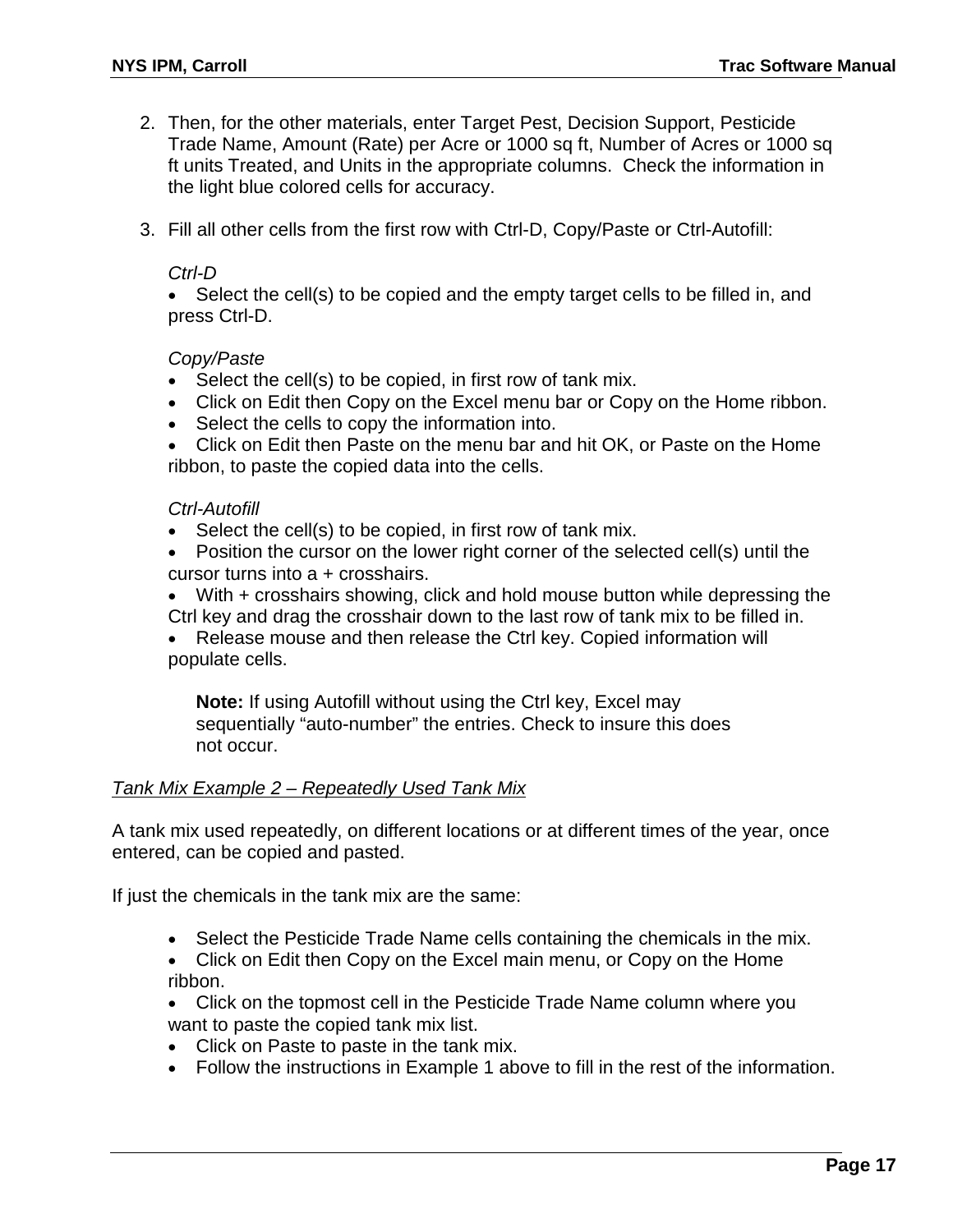Alternatively, you can copy and paste the entire set of SprayData information for the tank mix, from the Date Spray Applied column to the Comments column:

- Select the entire set of data by clicking on one corner cell and then holding the Shift key down while clicking on the opposite corner cell.
- Click on Edit then Copy on the Excel main menu, or Copy on the Home ribbon.
- Click on the top left cell of the location where you need to put the data set.
- Click on Paste to paste just the copied data into the cells without overwriting any formulas.
- Then in the top row change any information that is not correct, such as Date Spray Applied, Weather Conditions, etc., and copy into the other rows as described in Example 1 above.

Manage your tank mix records with any combination of copying, pasting and filling sets of data using the methods described.

#### FERT-DATA SHEET

This sheet is a record of fertilizer applications, based on the fertilization records required for Globalgap certification. Drop down lists are generated from the SiteLists or Customers sheets.

> **Note:** (2006 and later versions) Add more rows to the FertData sheet with the "Click Here For More Rows" button.

### HARVEST-DATA SHEET

On this sheet keep track of bloom or planting dates and harvest dates. In the Tracking Number column, enter the unique number (invoice number, weigh ticket number, etc.) that allows trace-back of the harvested crop from the buyer/shipper/storage. In 2005 and later versions, additional columns are formatted for customized farm information.

> **Note:** (2008 and later versions) Add more rows to the HarvestData sheet with the "Click Here For More Rows" button.

#### HIDDEN ROWS

A hidden row in the SprayData, FertData, HarvestData, and SiteLists sheets is copied to create new rows using the "Click Here For More Rows" buttons. Do not Unhide this row. Do not enter data into it. If you Unhide it, re-Hide it and keep it hidden so data is not entered into it.

If you enter data into it by mistake, the new added rows will contain this data. Unhide the last row. Clear the contents from the white cells in these new rows and hide the bottom row again.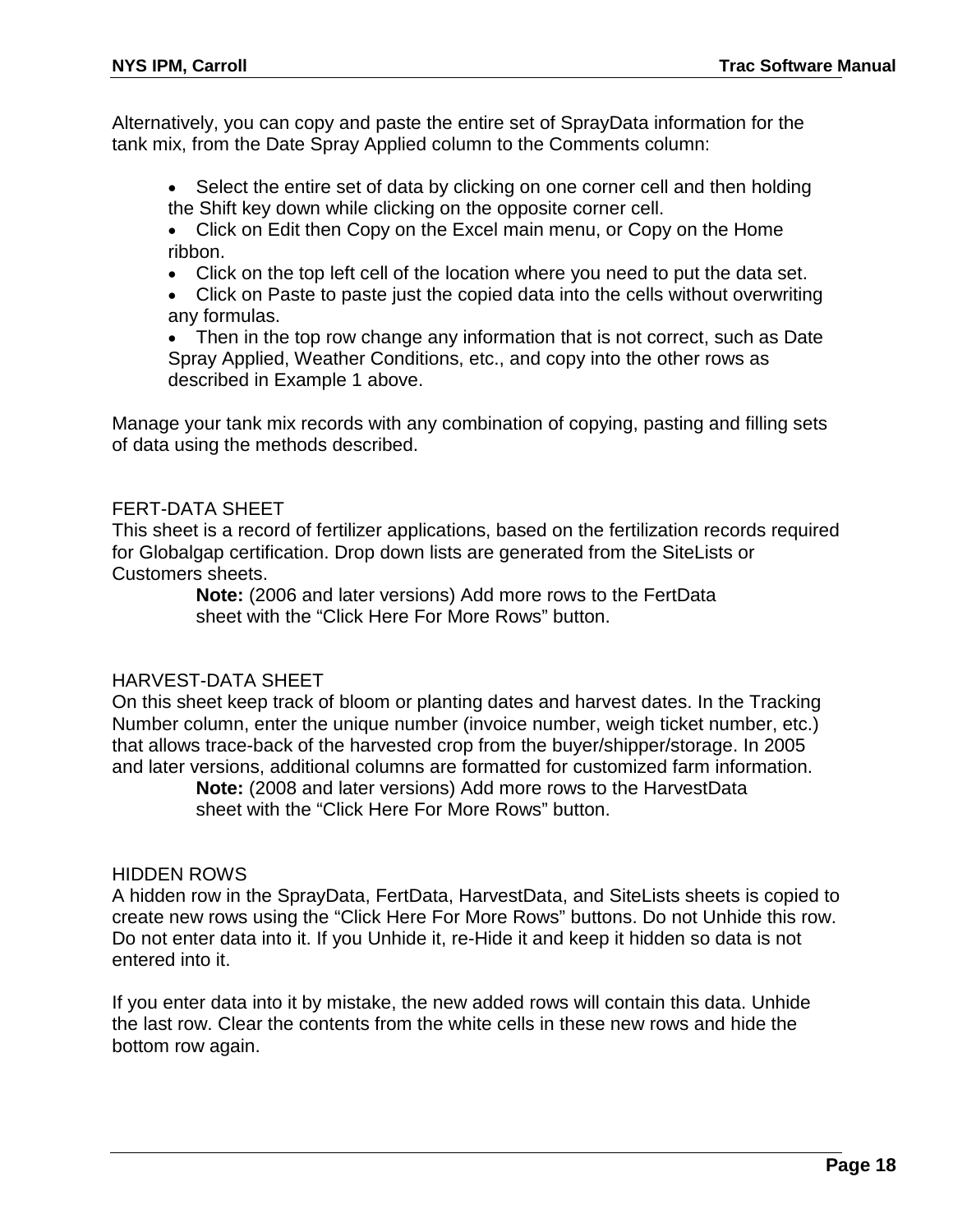### **CREATING REPORTS IN TRAC**

The report forms in Trac software are password protected and cannot be changed by the user. Cells that require data entry by the user can be typed into. The report form sheets available in Trac software programs include the following:

EPA WPS Central Posting Form **Beechnut** BirdsEye&Others **CarriageHouse Constellation** Cliffstar&WestfieldMaid EcoApple GLOBALGAP **GenericForm** 

GrowersCo-Op Knouse Meier's **MogenDavid** Motts&YonderDistr. PrivAppRecord ApplicatorReport-26 Applicators-26A RecordKeeping-26

Not all report forms are in every Trac software program.

**Note:** Access the Comment Box on some report forms, move the cursor over the red triangle to obtain information on which companies accept that form.

### EPA WPS CENTRAL POSTING FORM

This form fills out automatically from the Spray Data sheet. To print:

2006 and later versions

- 1. Select (highlight) the rows you want to print.
- 2. Click on the "Print" button. The latest REI among the selected applications will calculate and post in box at top of form.

*Troubleshooting*. Empty Safe Re-entry Date or Safe Re-entry Time indicate that data for the pesticide application on the SprayData sheet is either missing or in an incorrect format. Check each of the items outlined below, make corrections as required, and then see if the change corrected the problem on the Central Posting Form. If the REI is still missing simply type the appropriate REI from the pesticide label into the SprayData cell.

On the SprayData sheet check:

*Date Spray Applied* – a date must be entered.

*Time Finish Spray* – a time must be entered and must be in the correct format. See page 16 under "*Time start spray and time finish spray*" or access the Comment Box in the Time Finish Spray cell.

*REI* – REI must be a number in hours. If the REI has words, other than Zero hours, in addition to a number, the Safe Re-Entry date and time will not calculate.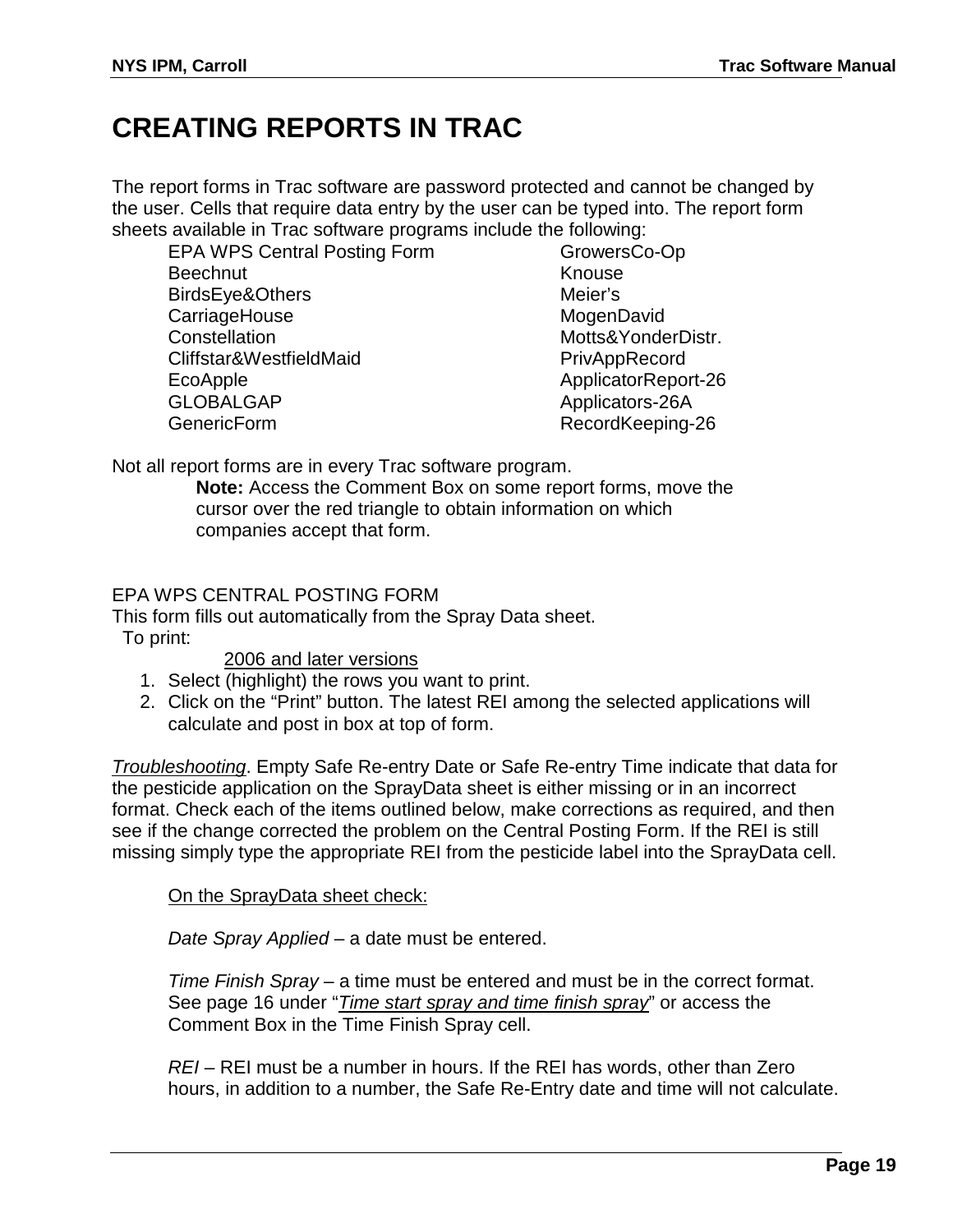There are chemicals for which the REI may vary depending on its usage or as described on the pesticide label. Therefore, you must determine the appropriate REI for the pesticide based on your use pattern and the pesticide label. Simply enter the appropriate value in the SprayData REI cell. To do this you may need to unprotect the SprayData sheet, see page 16.

*REI cell may be empty because the formula that looks up the REI was inadvertently deleted from the SprayData cell*. To re-enter the formula, copy an empty, unused cell in the SprayData REI column and paste it into the empty REI cell where the formula was deleted, see page 14.

### On the ChemTable sheet check:

*REI for all the user-defined chemicals* (yellow rows, bottom of list) must be entered. If any are missing, enter them as per the pesticide label. Always enter the REI in units of hours, unless 0, then enter Zero hours.

### PRINTING REPORTS

See page 15 under "*Printing reports made easy*" for how to send SprayData to the report you choose and to use the pre-set Filter arrows to remove blank rows and then print. To show all the data again, click on the same filter arrow and choose "All" or "Select All".

### CREATE REPORT FILES TO SUBMIT ELECTRONICALLY

There are a number of ways that this can be accomplished. One way is described here. To create a copy of a single report form in another workbook file, follow the steps below:

- 1. Using the Filter arrow button on one of the columns on the desired report form, filter the report to show only the data you will need to send to the processor.
- 2. Click on Edit, or click on the sheet tab, and select Move or Copy Sheet.
- 3. In the Move or Copy Sheet window, in the box under "To book:" select "new book" from the drop-down list.
- 4. Click the box next to "Create a copy" to make sure the report remains in your Trac software file while a copy is created in the new book.
- 5. Press OK. A copy of the report form appears on screen in a new book, usually with filename Book 1.
- 6. Save the new file with a new file name (ex. ConstellationConcordReport09).
- 7. Open your email program. Create an email message and attach the appropriate report file. How you do this will vary depending on your Internet service provider, email program, computer hardware and the software configuration.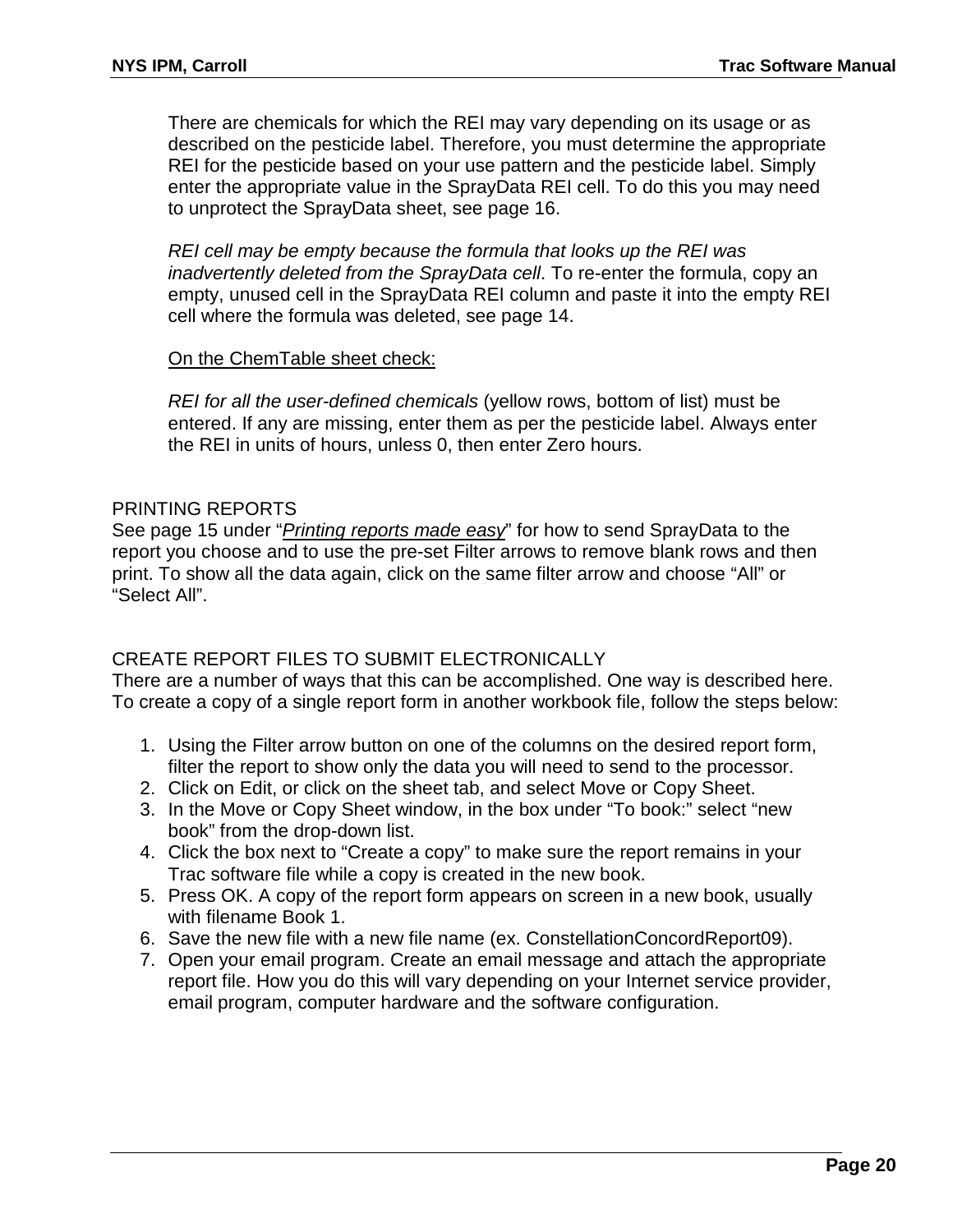### **WORKING WITH DATA**

Data can be re-organized or rearranged on Trac's data entry sheets. Use Excel's Data/Filter or Data/Sort features to re-organize data in the SprayData, FertData, and HarvestData sheets. Unprotect the sheets before beginning and protect them again after finishing. All automatically filled report sheets are password protected and cannot be sorted, but some can be filtered using pre-set Autofilter arrows.

**Note:** Before performing data manipulations always save the file.

#### FILTER DATA

Filter data on a sheet, for example, by a particular variety and only the data on that particular variety will show. Filter is a safe feature to use because it does not rearrange the file's data and can be turned on and off. See additional information on Filtering Data in Excel's Help.

*Print Filtered sheets.* When printing directly from a filtered sheet, only the displayed, filtered data is printed. To narrow down what is printed, you can "Hide" columns (click on Format, then Columns, then Hide, or on Home ribbon, Format, then Hide or Unhide). This allows you to generate customized reports for specific reporting needs. Click on File then Print from the main menu and hit OK. If desired, click on the Preview button to verify what will print before clicking on Print.

### Why Filter Data?

- Customize the ChemTable so the trade name drop down list only shows organic materials for easier SprayData entry for organic blocks.
- Show the sprays applied to a single variety on the SprayData sheet.
- Group the cost of spray applications on a single block for the entire season on the SprayData sheet. Then select the Total Cost column and Excel automatically sums and displays the overall cost in status bar at the bottom of the Excel window.
- Determine the acres and varieties of grapes harvested on a certain day on the HarvestData sheet.
- Display spray data entries by Target Pest and then by a location on the SprayData sheet to check the use of different chemistries or modes of action to prevent pest resistance.

*Filter by following the steps below:*

- 1. Click on Tools in the main menu bar, then on Protection, or click on the Review ribbon, then on Unprotect Sheet to unprotect the sheet.
- 2. Select any single cell containing data.
- 3. Click on Data, then Filter, then AutoFilter. Arrows appear in each data heading cell.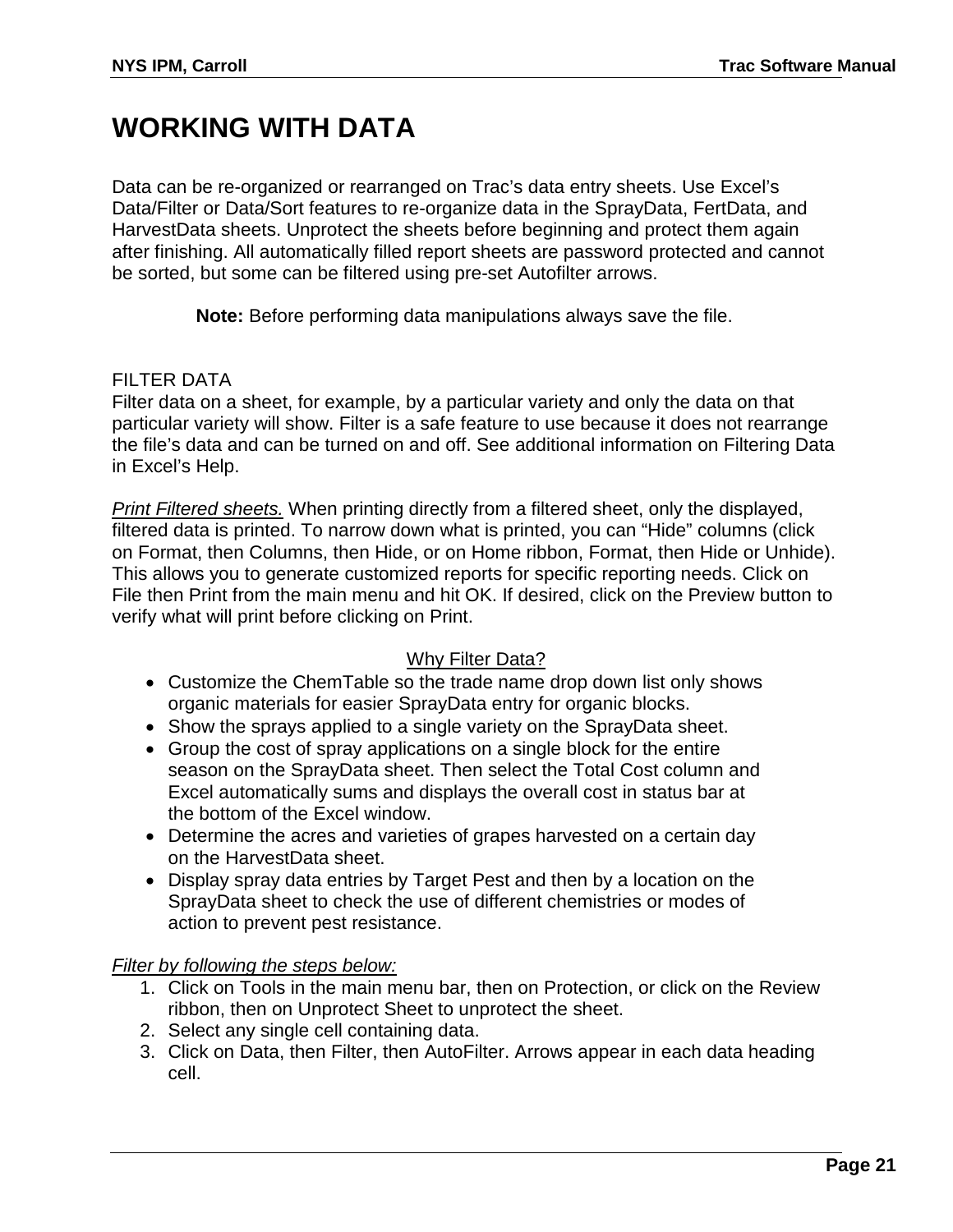4. Click on the arrow button in the column containing the information you want to filter and select the item to filter for from the filter selections.

The sheet now shows just the entries for that item. To filter further, select items from the drop-down lists on other columns. To show all the data again, click on Data, then Filter, then Show All on the main menu.

#### *To turn Filter off:*

- 1. Click on Data, then Filter.
- 2. Click on the checkmark next to AutoFilter. The arrows will disappear from the data heading cells.

When you are done filtering and all the data is showing, protect the sheet again, Tools/Protection/Protect Sheet or Review/Protect Sheet (without a password) to prevent inadvertent damage to the Trac software sheet.

### SORT DATA

To organize data on a sheet, Sort it by information in chosen column(s). Data can be sorted alphabetically or numerically in ascending or descending order. Data is permanently rearranged when sorted. See additional information on Sorting Data in Excel's Help.

When selecting data to sort on SprayData, FertData, or HarvestData, make certain that the entire data set is selected to prevent disassociating the information in columns from that in rows. In Trac, the automatically-filled report sheets will sort in the same manner as the SprayData sheet is sorted.

### Why Sort Data?

- Organize sprays chronologically by Date Spray Applied on the SprayData sheet. This may be particularly helpful if a spray was entered out of chronological order.
- Organize sprays by location, by Farm and then by Orchard or Vineyard or Field and then by Block, on the SprayData sheet. This may be particularly helpful to group sprays by the location applied.
- Organize spray data entries by Pesticide Trade Name and then by Farm on the SprayData sheet. The seasonal cost of each pesticide on each farm can then be viewed, as follows. Select the Total Cost column entries for a particular pesticide used on a farm and Excel automatically sums and displays the overall cost in the status bar at the bottom of the Excel window.
- Organize alphabetically the Varieties list column on the SiteLists sheet to make the drop down list on the data entry sheets easier to scan.

*Applicators sheet.* The lists of responsible persons and pesticide applicators on the Applicators sheet can be sorted, for instance, by the expiration date of their pesticide